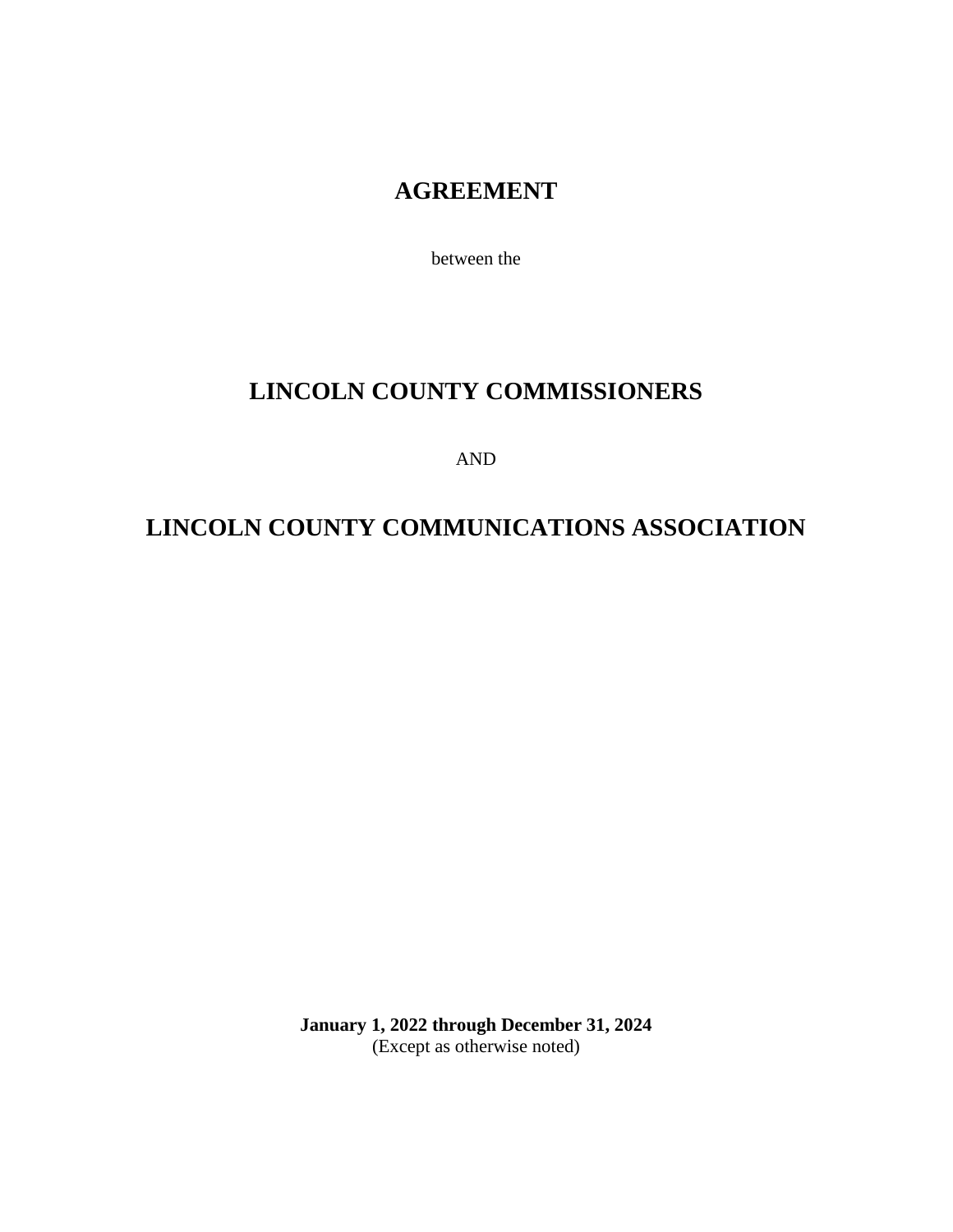# **TABLE OF CONTENTS**

| <b>NUMBER OF ARTICLE</b> | <b>NAME OF ARTICLE</b>        | <b>PAGE NUMBER</b> |
|--------------------------|-------------------------------|--------------------|
| $\mathbf{1}$             | Recognition                   | $\mathbf{1}$       |
| $\overline{2}$           | <b>Association Security</b>   | $1-2$              |
| 3                        | Definitions                   | 2                  |
| $\overline{4}$           | <b>Management Rights</b>      | $2 - 3$            |
| 5                        | <b>Association Activities</b> | 3                  |
| 6                        | <b>Bulletin Boards</b>        | $\overline{3}$     |
| $\overline{7}$           | Seniority                     | $3 - 4$            |
| 8                        | Resignations                  | $\overline{4}$     |
| 9                        | Promotions, Recall and Layoff | $\overline{4}$     |
| 10                       | <b>Work Standards</b>         | $4 - 7$            |
| 11                       | <b>Leave Benefits</b>         | $7 - 13$           |
| 12                       | <b>Employee Benefits</b>      | $13-16$            |
| 13                       | Nepotism/Conflict of Interest | 16                 |
| 14                       | <b>Outside Employment</b>     | $16-17$            |
| 15                       | Discipline                    | 17                 |
| 16                       | <b>Grievance Procedure</b>    | $17-19$            |
| 17                       | Records                       | 19                 |
| 18                       | Wages                         | 20                 |
| 19                       | Severability or Savings       | 20                 |
| 20                       | Non-Provisions                | 20                 |
| 21                       | Duration                      | 21                 |
| Appendix A               | <b>Salary Scale</b>           | 22                 |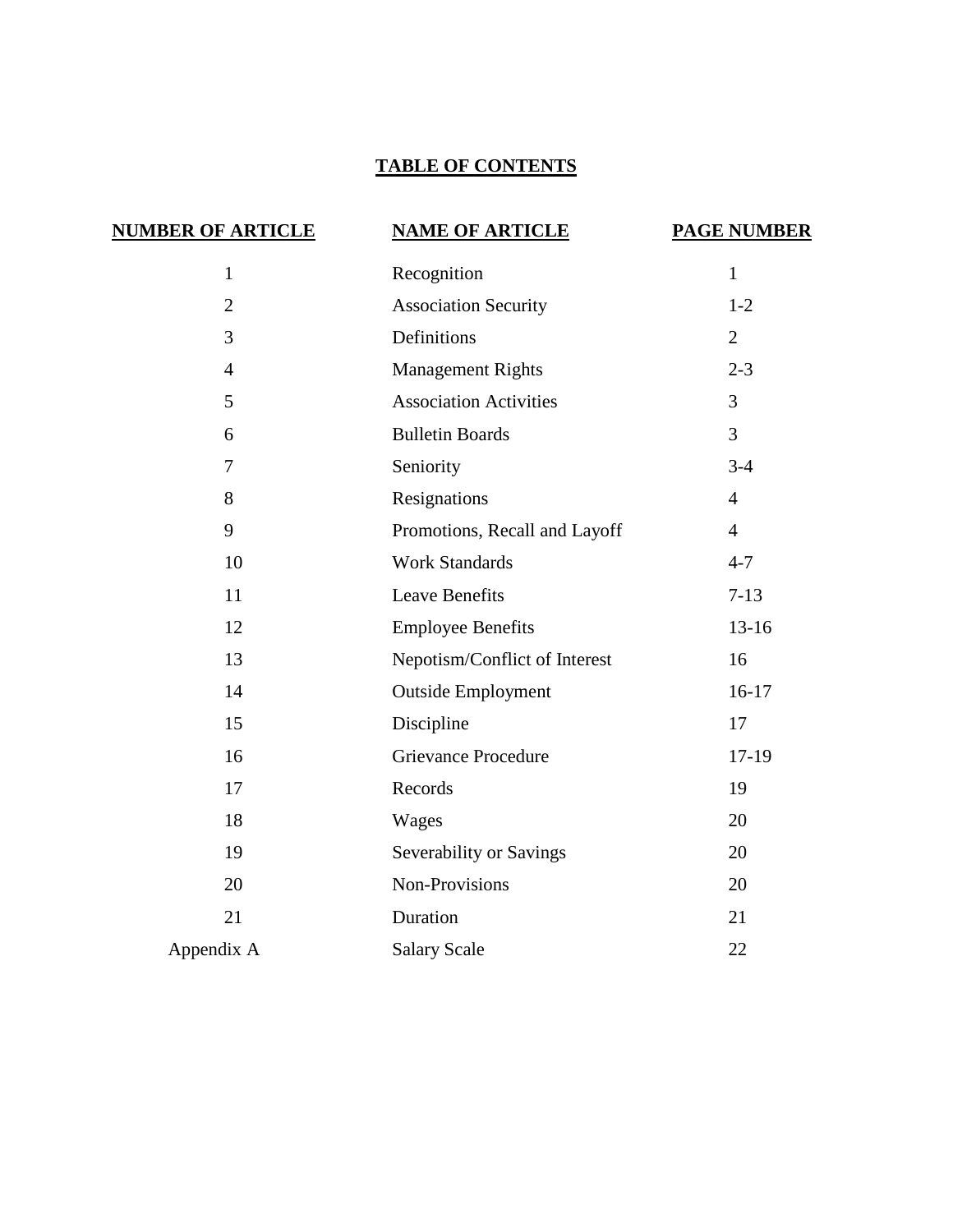# **ARTICLE 1 – RECOGNITION**

Pursuant to the Agreement on Appropriate Bargaining Unit effective June 1, 1996, the County recognizes Lincoln County Communications Association as the sole and exclusive bargaining representative for the purposes of negotiations with respect to wages, hours of work, working conditions, and all other terms and conditions of employment, for the employees of the Lincoln County Communications Unit which shall include all full-time telecommunications officers in the Lincoln County Communications 9-1-1 Center. Excluded from the unit are all other Lincoln County Communications Center employees, including without limitations, directors, deputy directors and managers, and all other Lincoln County and Lincoln County Sheriff Department employees.

#### **ARTICLE 2 - ASSOCIATION SECURITY**

#### **A. Membership**

All employees shall have the right to join or refrain from joining the Association. Employees who do not join the Association shall have the right of self-representation as set forth in 26 M.R.S.A. §967 (2) (5). No employee shall be favored or discriminated against either by the County or the Association because of his/her membership in the Association. The Association recognizes its responsibility as bargaining agent and agrees to represent all unit employees, subject to the limitation set forth below, in the bargaining unit without discrimination, interference, restraint, or coercion.

#### **B. Check Off**

The County shall deduct regular bi-weekly dues and fair share fees, upon receipt of a signed authorization card from a unit member (a copy of which is to be retained by the County) and a certified statement from the Secretary/Treasurer of the Association as to the amount of dues and fees. All such forms shall be supplied by the Association. The County shall forward all such dues and fees, so collected to the certified Secretary/Treasurer before the tenth  $(10<sup>th</sup>)$  day succeeding the month for which deductions were made. The Association shall indemnify and save the County harmless against all claims and suits which may arise by reasons of any action taken in making deductions of said dues and fees and remitting the same pursuant to this Article.

#### **C. Voluntary Fair Share**

The employees who choose not to join the Association shall be subject to one of the following options:

1. Self-Representation

The employee may represent him/herself in accordance with 26 M.R.S.A §967,  $(2)$  (5); or

2. Voluntary Fair Share Rate Option

The employee may voluntarily agree to pay a fair share fee of an amount they choose, to defray the cost of contract administration; or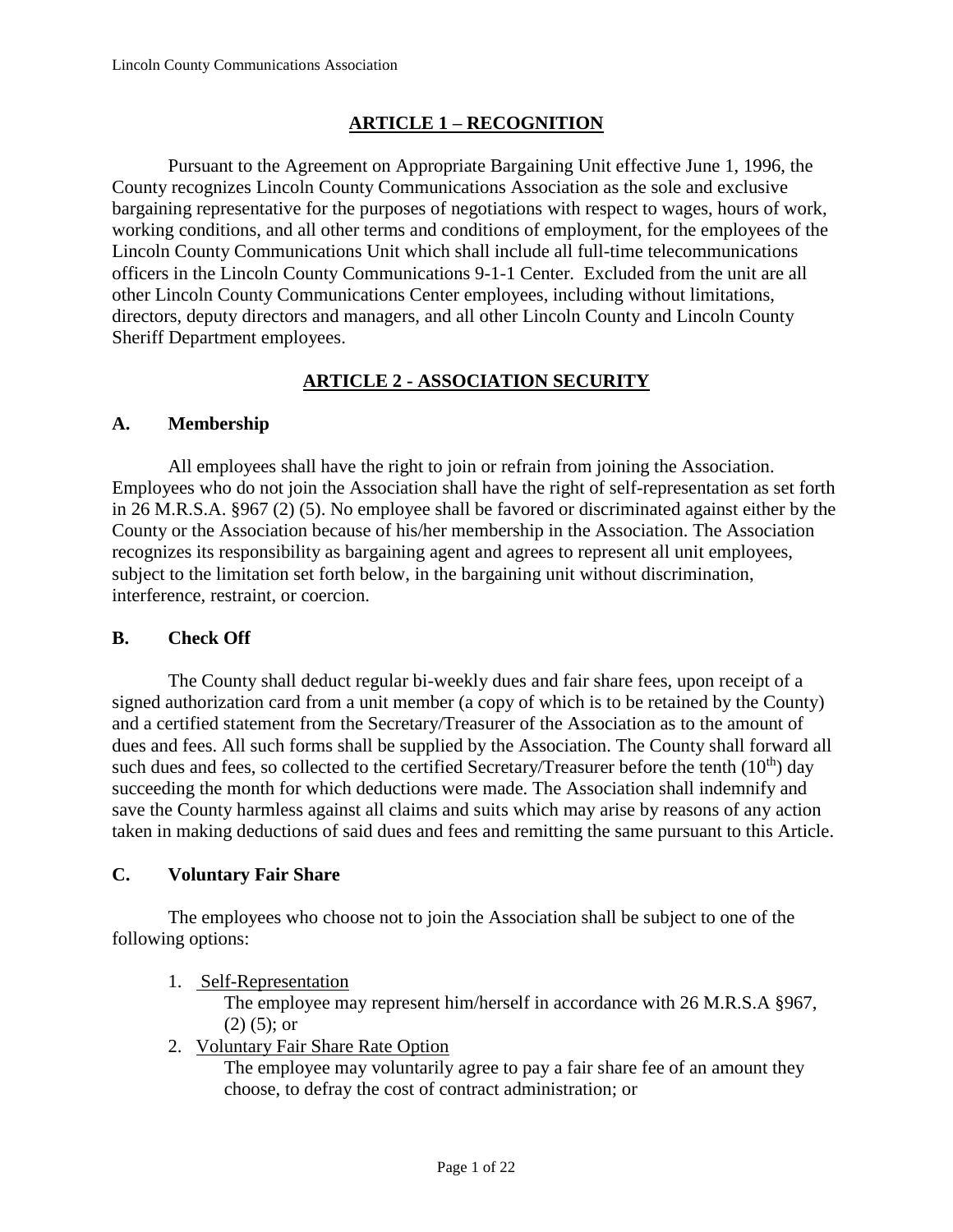#### 3. Fee for Service Option

Be subject to no fair share fee but should the employee seek the services of the Association for a grievance hearing, the employee will pay in accordance to the fee schedule then in effect for services rendered. The Association's cost for the arbitration and the cost of the proceedings, if any, will be borne by the employee.

#### **ARTICLE 3 – DEFINITIONS**

#### **A. Regular and Full Time Employees**

A regular full-time employee is regularly scheduled to work forty (40) or more hours per week and shall have completed the probationary period.

#### B. **Probationary Period**

The probationary period shall be six (6) months from the date the employee is fully certified as an Emergency Communications Officer with the Communications Center for all employees hired after January 1, 2019.

# **ARTICLE 4 – MANAGEMENT RIGHTS**

#### **A. Management Rights**

Management of the operations and direction of the County work force shall be solely and exclusively vested in the County Commissioners ("County" or their designee). Without limiting the foregoing, the County shall have the sole and exclusive right to hire or promote, to transfer, assign, subcontract or relocate work, to discharge or discipline, to schedule hours and to require such overtime work as is necessary for county operations, to relieve employees from duty because of lack of work, to increase or decrease the work force or to decide the number and location of its operations, to establish standards for the quality and quantity of work to be performed, to establish the personnel required in supervisory, clerical and other positions not included in the bargaining unit, and the right to establish or change procedures, practices, programs, rules or regulations except when such establishment or change would conflict with the express provisions of this Agreement. The Association and the County agree that the Association shall have the right to bargain over the impact of a decision by the County to subcontract work.

#### **B. Waiver of Bargaining During Contract Term**

The Association expressly understands that the County has the right to manage its operations as set forth above and has the ability to establish or change any policy, procedure, practice, program, rule or regulation except if such a change would expressly conflict with a provision of this Agreement.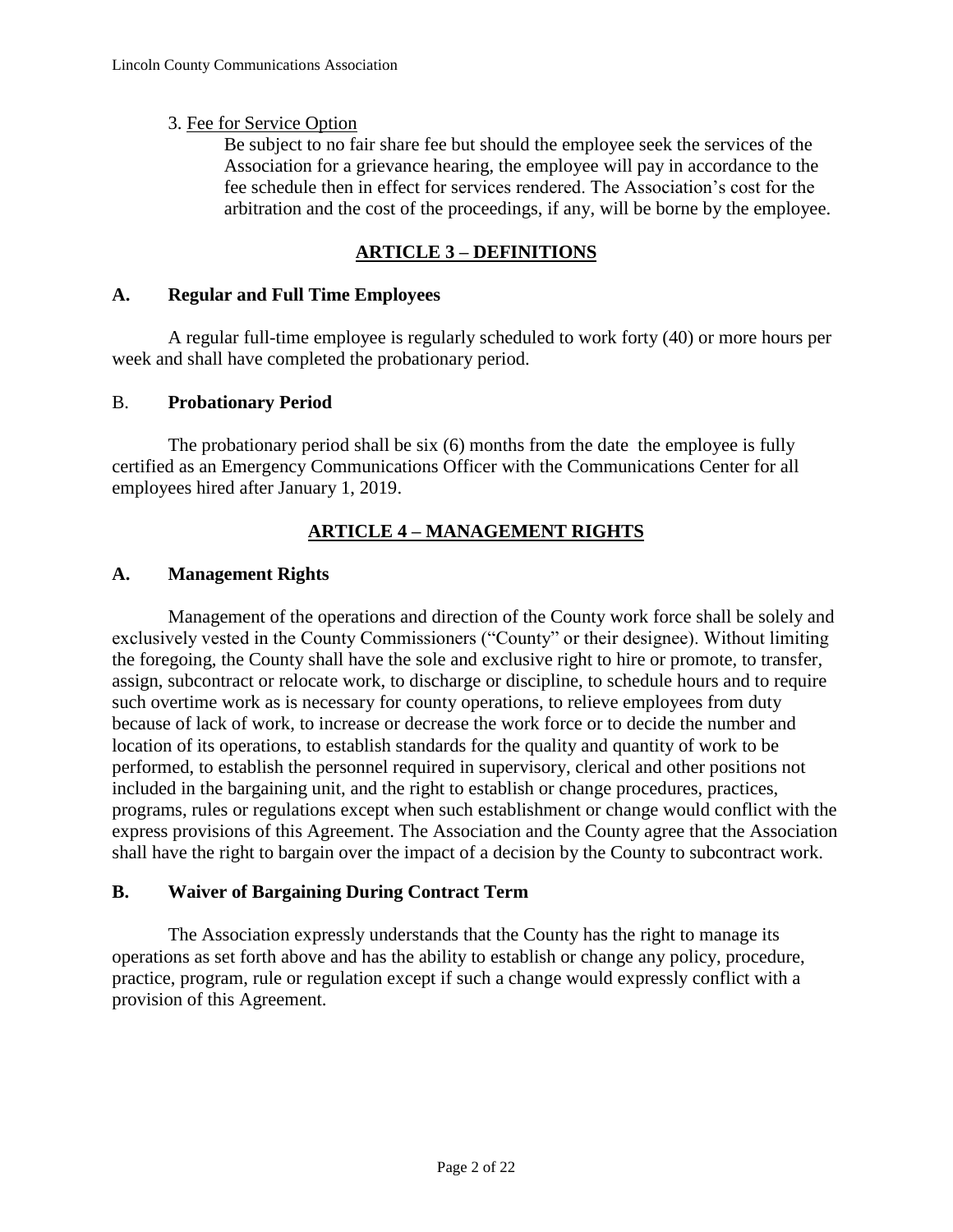#### **C. Labor Management Committee**

A Labor Management Committee consisting of three (3) representatives of each party shall meet upon the request of the other. The parties shall provide an agenda to each other at least three (3) days in advance of any meeting. The purpose of this committee is to discuss contract administration items and other issues not subject to collective bargaining or the grievance procedure. Minutes of these meetings shall be prepared by the County, subject to review by the Association. No changes to this Agreement shall be made as a result of labor management consultation unless reduced to writing, ratified, and signed by both parties to this Agreement.

#### **ARTICLE 5 – ASSOCIATION ACTIVITIES**

#### **A. Association Officer Names to Employer**

The Association agrees to furnish the Employer with the names of the officers of the Association.

#### B. **Use of County Premises**

The Association may use the County premises for Association meetings with the prior approval of the Commissioners' designee. The Employer agrees that during working hours on County premises, and without loss of pay, Association representatives and Association officers shall be allowed, within reasonable limits and with the advance consent of the employee's immediate non-bargaining unit supervisor, to post Association notices, transmit communications, and consult briefly with the Director or his/her designee concerning the enforcement of any provision of this Agreement. Association representatives shall be allowed, within reasonable limits and with the advance consent of the employee's immediate supervisor to consult briefly during working hours with Association officers concerning the enforcement of any provision of this Agreement.

#### **ARTICLE 6 – BULLETIN BOARDS**

The Association may establish one (1) bulletin board for posting notices to its membership.

# **ARTICLE 7 – SENIORITY**

#### **A. Posting**

The Employer shall establish a seniority list and it shall be brought up to date as of the first of January of each year and posted in the Communications Center. A copy shall be mailed to the Secretary of the Association. Any objection to the seniority list posted shall be reported to the Director in writing within ten (10) calendar days following the posting of such list or it shall stand as accepted. Objections to the accuracy of the list will be limited to changes or additions made since the last January posting.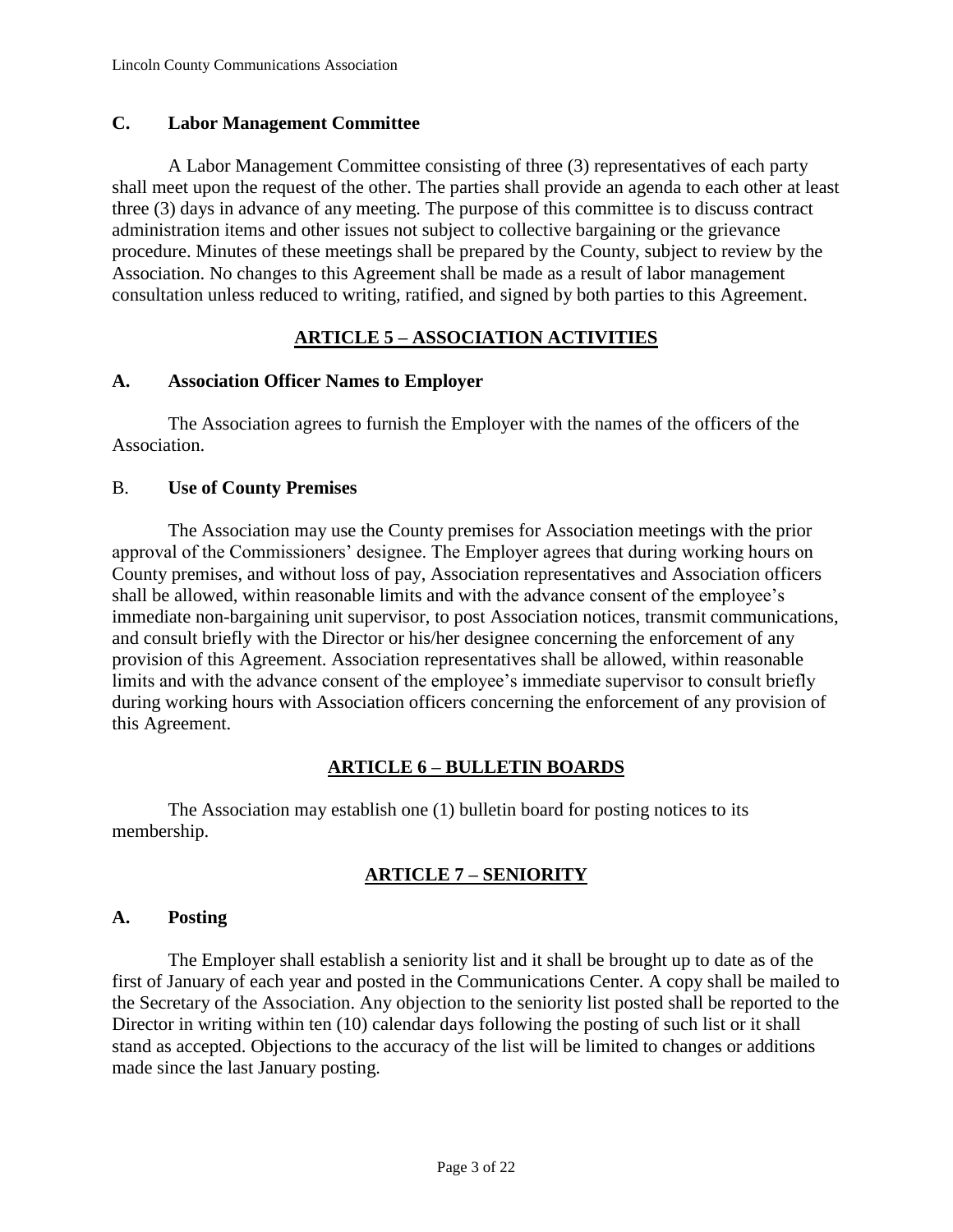#### B. **Definitions**

1. Bargaining Unit Seniority – Bargaining unit seniority shall mean an employee's length of continuous service in the Communications Center since the employee's most recent date of hire and shall be used for placement of employees on the seniority list.

2. County Seniority– County seniority shall mean an employee's length of continuous service with the County since the employee's most recent date of hire. County seniority will be used for the purpose of computing vacation and sick leave entitlement, and retirement.

# **ARTICLE 8 – RESIGNATIONS**

An employee may resign from County service in "good standing". Good standing shall mean the submittal of a written notice ten (10) working days in advance of the last day actually worked. The Commissioners may approve a shorter period of notice if extenuating circumstances exist.

# **ARTICLE 9 – PROMOTIONS, RECALL AND LAYOFF**

# A. **Seniority**

Seniority for the purpose of this Agreement shall be interpreted as noted in Article 7 §A. and §B above. Bargaining unit seniority shall be the governing factor for layoff and vacation preference. Bargaining unit seniority shall be a factor affecting recall from layoff, provided that the employees are otherwise substantially equal in knowledge, skills, and ability, and work record or if the employees are otherwise substantially equally qualified.

#### B. **Recall**

Employees who are laid off shall be placed on a recall list for one (1) year. Recall notices must be answered and a date as to return to work agreed upon between the employee and the employer within five (5) working days of receipt of the notice of recall. No new employee shall be hired until all employees on layoff have been given an opportunity to return to work, provided that the recalled employee has the skill and ability to fill the vacant position. Nothing herein shall restrict the option of an employee to accept layoff in lieu of a reduction in job classification without loss of the employee's right to be rehired hereunder.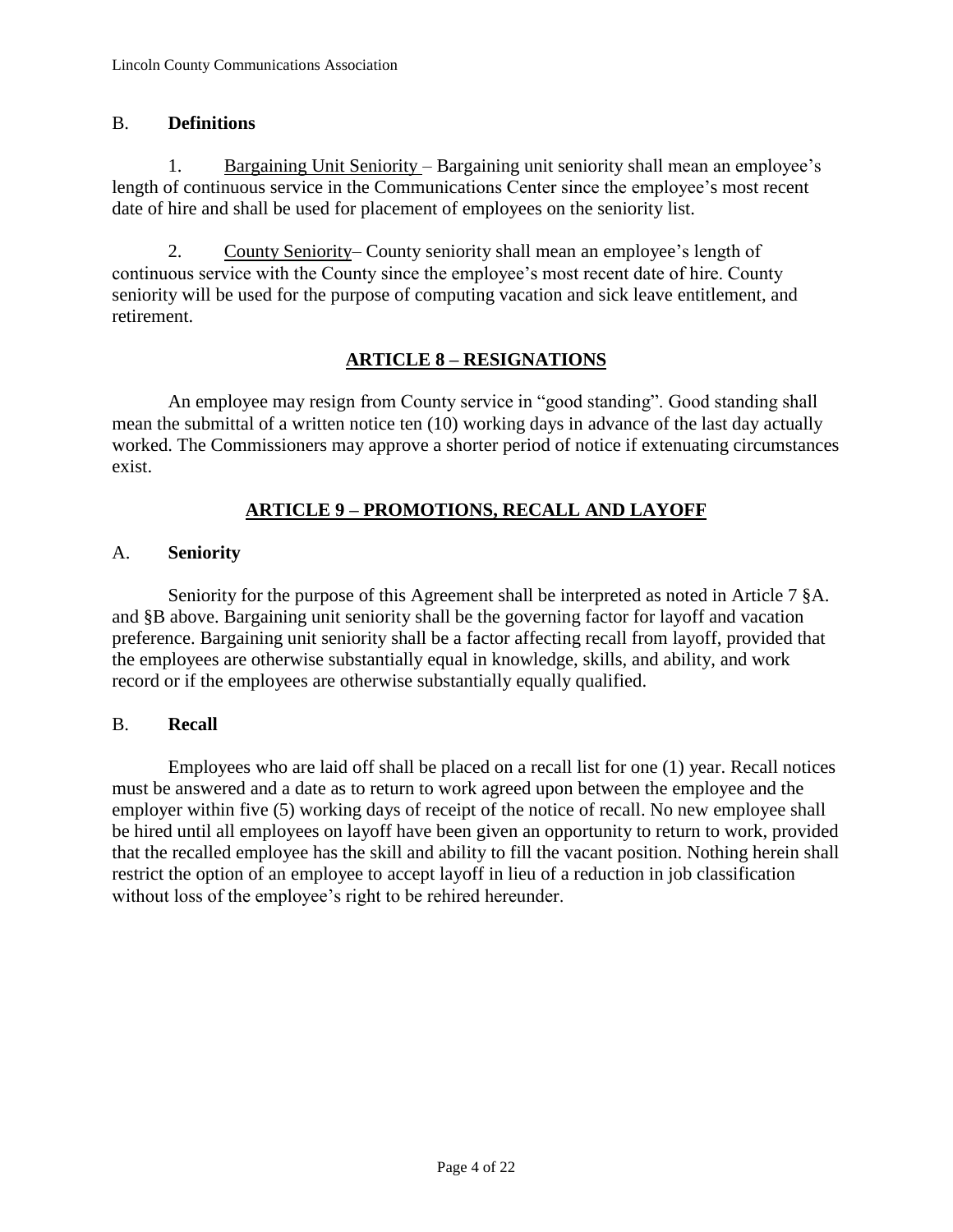# **ARTICLE 10 – WORK STANDARDS**

#### **A. Work Week**

The regular work week for full-time employees shall be forty-two hours (42) in a seven (7) day period consisting of three (3) twelve (12) hour days and one (1) six (6) hour day. Regular work week schedules shall consist of consecutive days and the preferred schedules are Sunday-Wednesday or Wednesday-Saturday. Alternate schedules may be allowed by the mutual agreement of both parties.

Employees may request unpaid time off provided they worked 40 hours in that work period. The unpaid time off is requested, granted, and scheduled like any other short-term leave, such as vacation.

#### **B. Compensatory Time**

# 1. Compensatory Rate

It is the policy of the County, in agreement with the Association that employees may, at their option, receive compensatory time off at a rate of not less than one and one-half (1 ½) hours for each hour of employment for which overtime compensation is required under the Fair Labor Standards Act. The employee must advise the County on their weekly timesheet if pay or time is desired.

# 2. Maximum Accruals

A maximum of thirty-six (36) hours of compensatory time may be accrued at any one time by the employee. In the event an employee is not able to use compensatory time earned during the previous calendar year by the first pay period in February of the following year, s/he will be compensated for all hours of the compensatory time not used in the previous calendar year on or before the last pay period in February. Any dispute regarding the number of hours an employee has earned or is eligible for shall be reviewed with the payroll office.

#### 3. Use of Time

Employees desiring to use accrued compensatory time must make a specific request in writing to their immediate supervisor. Use of such time will be allowed within a reasonable period following the request as long as the use does not unduly disrupt the operations of the Center.

#### **C. Determination of Hours Worked**

For purposes of determining overtime compensation, hours worked shall include previously scheduled and approved time off for vacation. Hours worked shall not include any other hours when an employee is off work including without limitation, sick leave, personal leave, or compensatory time off as allowed under the provisions of this Agreement.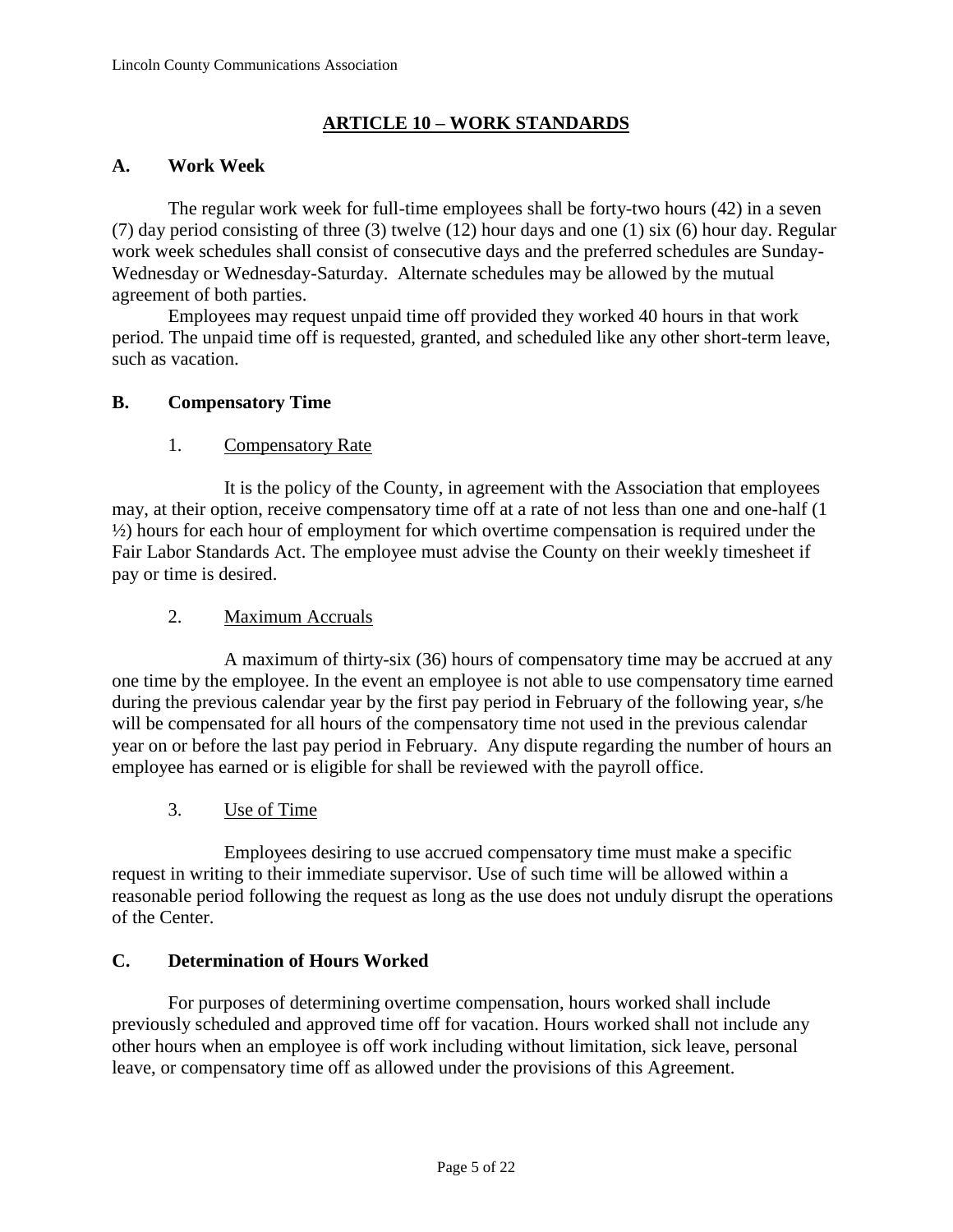# **D. Overtime and Compensatory Time Payment**

Overtime and compensatory time payments are subject to current and future provisions of federal and state law. In the event of a conflict or future change, federal and state requirements will take precedence over the above policy.

#### **E. Work Week Schedules**

The County has the right to set or change schedules or staffing patterns. Any change or intended change in schedules or staffing patterns will be promptly communicated to the Association. Schedules shall be posted at least seven (7) days prior to the starting date of a schedule, unless waived by the employee affected.

# **F. Staffing**

The Director or his/her designee may, in his/her exclusive discretion, assign any and all communications center work as s/he deems fit to bargaining unit members or to non-bargaining unit personnel.

# **G. Snow Days**

Due to the nature of the work performed by the members of the unit, no special pay or special arrangements shall be made for members of this unit, in the event the courthouse is closed due to weather conditions.

# **H. Open Shifts**

1. Open Shifts shall be defined as those that are a part of the regular shift rotation of bargaining unit employees.

2. Open shifts known three (3) days or more in advance shall be posted. Bargaining unit employees wishing to work the shift shall sign the posting. Shifts will be filled on a rotation basis. If no full time bargaining unit employee accepts the shift, it then may be offered to part time employees. If a full time bargaining unit employee refuses the shift, his/her name goes to the bottom of the list. If a shift cannot be filled in this manner, then the supervisor on duty may make a decision to split the shift. The split shift will be offered to full time bargaining unit employees first. If no full time bargaining unit employee accepts the shift, it then may be offered to part time and non-bargaining unit employees.

Open shifts created by sick call-outs shall be filled in the same manner as above, but the supervisor may order in the junior full time bargaining unit employee on a rotation basis if a vacancy still exists.

3. Open shifts known less than three (3) days but more than three (3) hours in advance, will be filled by contacting bargaining unit employees on a rotating basis. If the bargaining unit employee fails to respond, the next bargaining unit employee will be contacted until the open shift is filled. If a bargaining unit employee refuses the shift, his/her name goes to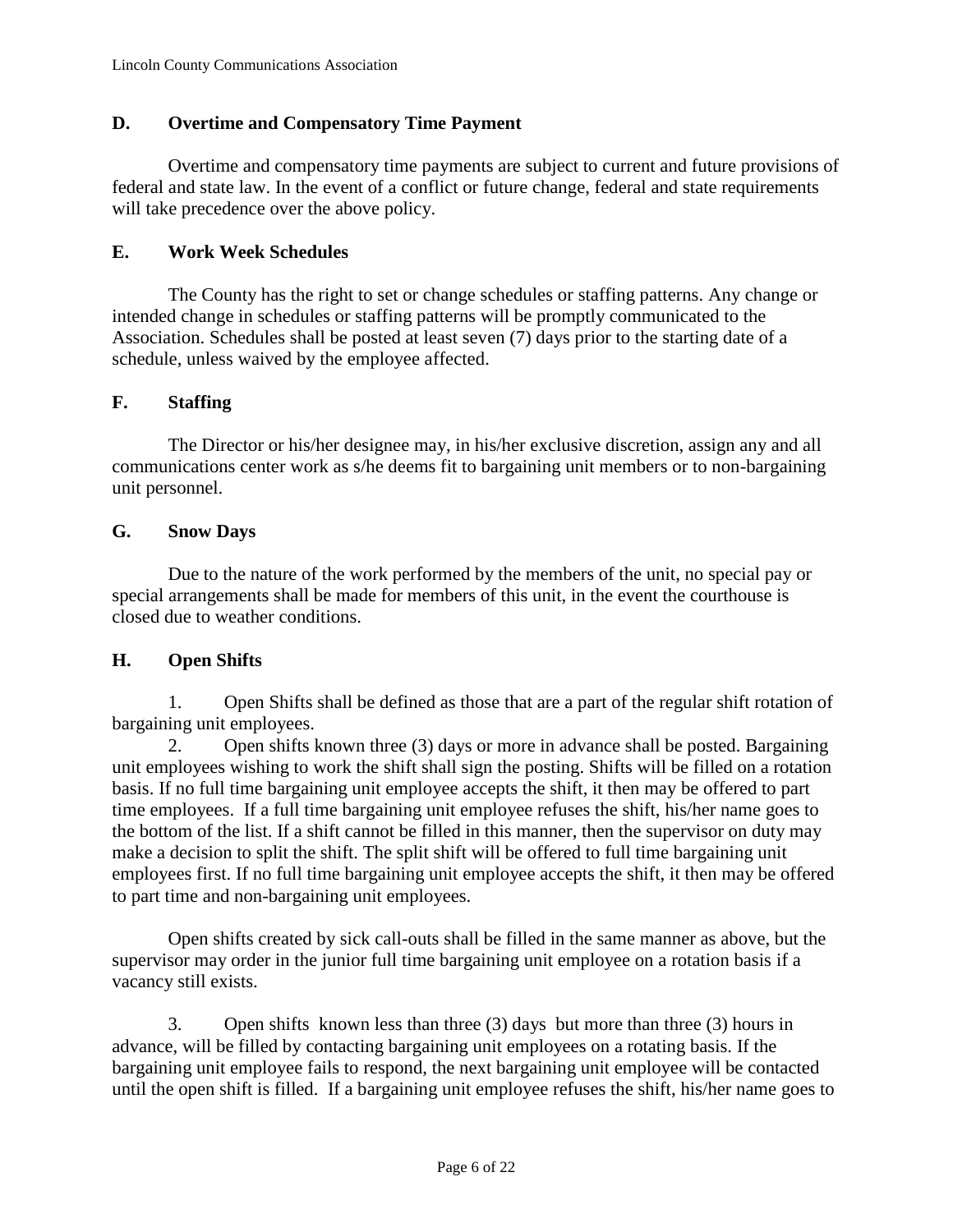the bottom of the list. If no full time bargaining unit employee accepts the shift, it then may be offered to part time and non-bargaining unit employees. If the shift cannot be filled in this manner, then the supervisor on duty may make a decision to split the shift. The split shift will be offered to full time bargaining unit employees first. If no full time bargaining unit employee accepts the shift, it then may be offered to part time and non-bargaining unit employees. The request will be denied if the shift is not filled.

Open shifts created by sick call-outs shall be filled in the same manner as above, but the supervisor may order in the junior full time bargaining unit employee on a rotation basis if a vacancy still exists.

4. Open shifts known three (3) hours or less before the start of the work shift, can be filled by asking the employee on duty to remain or contacting the first person who is known to be available, whether full time or part time. If the shift cannot be filled in this manner, then employees will be ordered in on a rotation basis for sick call-outs.

5. Employees may be forced to fill the desk portion of an open supervisory shift only if the shift needs to be filled and cannot be filled by another supervisor, such as a supervisor being ill or out of town. However, employees will not be forced in for supervisors' vacation shifts.

6. When employees are forced in, they will be paid at the rate of time and one-half  $(1 \frac{1}{2})$  their regular rate if the shift would have normally been paid at straight time. If the shift normally would have been paid at time and one-half, then the forced in shift shall be paid at double time. There will be no pyramiding of this overtime.

7. An employee will not be considered fit for duty unless s/he has had an eight (8) hours rest break from all employment.

8. If a bargaining unit member is at the top of the force in list and refuses the shift, that member shall be held accountable for refusing the force in through the progressive discipline process.

9. If a bargaining unit member is responsible for a force in by means of an unexcused absence, that member shall be held accountable for the absence through the progressive discipline process.

# **ARTICLE 11 – LEAVE BENEFITS**

# A. **General Policy**

Leave is any authorized absence during regularly scheduled working hours that is approved by prior authority of the County or the Director (or his/her designee). Leave may be authorized with or without pay and shall be granted in accordance with these rules, on the basis of work requirements of the Center and, whenever possible, the personal wishes of the employees. This provision applies to full time employees only.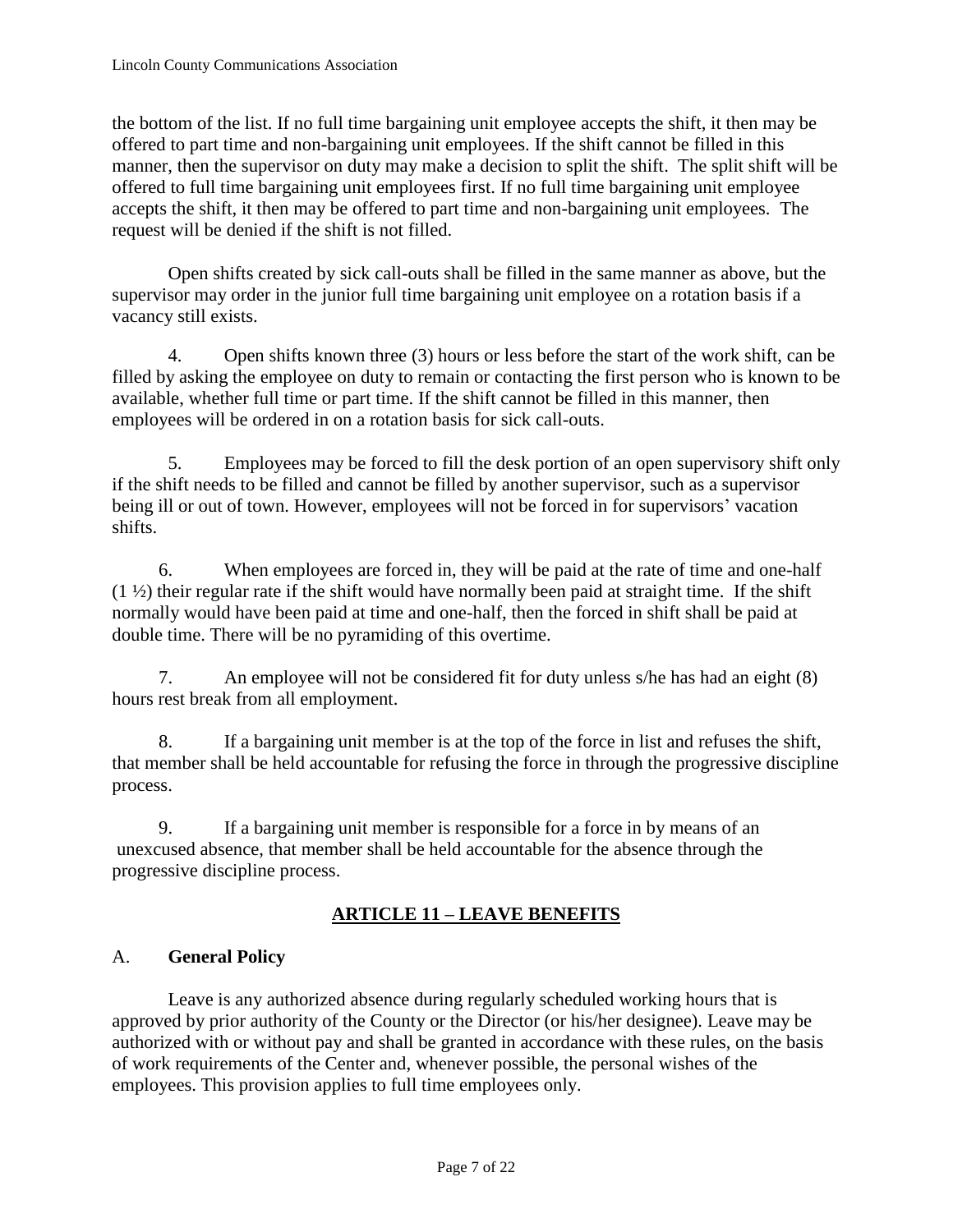#### **B. Holidays**

#### 1. Procedure

Employees shall receive twelve (12) floating holidays each year in lieu of holiday pay. Employees who join or leave the bargaining unit during the calendar year shall receive credit for floating holidays on a pro rata basis of  $1/12<sup>th</sup>$  of the annual holiday accrual for each full month of service. The County may advance up to one (1) week of floating holiday pay. In the event an employee has been advanced more floating holiday pay than has been earned on a pro rata basis at the time the employee leaves the bargaining unit, the amount of holiday pay advanced shall be deducted from the employees' last paycheck. Floating holidays can be used in conjunction with vacation time, if approved by the Director or his/her designee. The floating holidays are as follows:

| New Year's Day         | Labor Day              |
|------------------------|------------------------|
| Presidents' Day        | Columbus Day           |
| Martin Luther King Day | Veteran's Day          |
| Patriot's Day          | Thanksgiving Day       |
| <b>Memorial Day</b>    | Day after Thanksgiving |
| Independence Day       | Christmas Day          |

#### 2. Thanksgiving and Christmas Days

Thanksgiving Day and Christmas Day hours worked shall be paid at time and one-half (1.5) in addition to any overtime earned during the week of the holiday. The payment of time and one-half on the holiday shall not decrease the number of hours paid at the overtime rate during that week.

#### 3. Holiday Pay

Holiday pay shall be paid twelve (12) hours pay for each holiday at the employees' regular hourly rate of pay, not including any shift differential, educational incentives or other pay.

#### 4. Lump Sum Payment

Employees may select to be paid holidays in the pay period in which they fall or as a lump sum the first pay period in December of that calendar year.

#### 5. Holiday Carry Over

If employees request and are unable to use all of the floating holidays during the year in which they were earned and have not requested payment for such day, they may be carried over into the first three (3) months of the following year, when they must be used or paid at their straight time rate.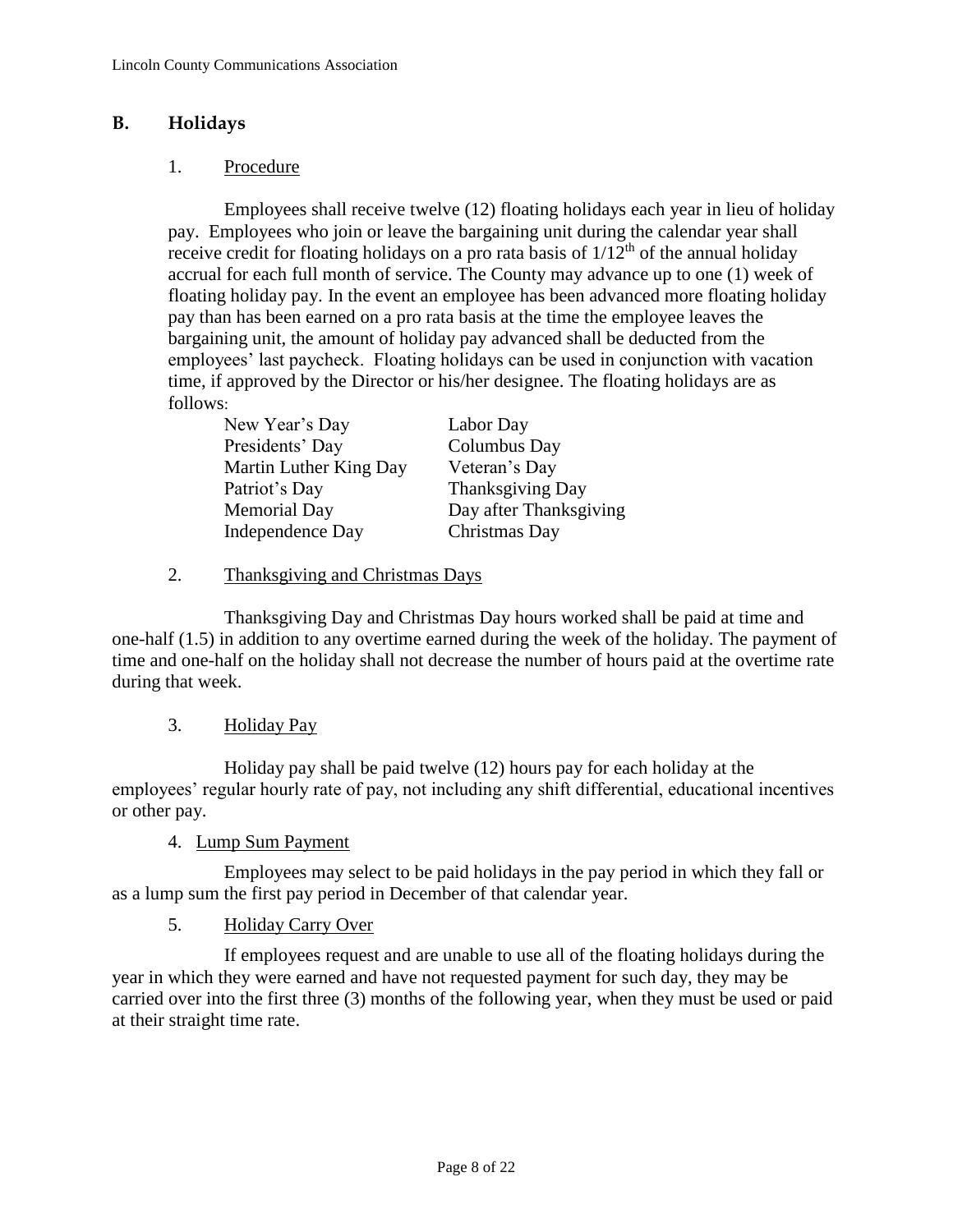#### **C. Vacation**

#### 1. Accrual

Vacation leave will be earned by full-time employees and credited to their leave records on the basis of monthly accruals. Leave will be accrued as follows:

- a. Less than five (5) years Eighty (80) hours (Six and six seven hundredths (6.67) hours per month but not more than eighty (80) hours per year.)
- b. Five (5) through nine (9) years One hundred (100) hours (Eight and thirty three hundredths (8.33) hours per month but no more than one hundred (100) hours per year.)
- c. Ten (10) through fourteen (14) years One hundred twenty (120) hours (Ten hours per month and not more than one hundred twenty (120) hours per year.)
- d. Fifteen (15) or more years One hundred sixty (160) hours (Thirteen and thirty three hundredths (13.33) hours per month and not more than one hundred sixty (160) hours per year.)

#### 2. Accrual Date

Vacation leave for the month will accrue on the last day of each calendar month worked. Entering and terminating employees will accrue annual leave in proportion to the total hours worked during that month

#### 3. Probationary Employees

Newly hired employees are eligible to use accumulated vacation leave after they have completed six (6) months of service, for all hours earned greater than required under Maine's *Earned Paid Leave* law. Eligible hours earned under EPL shall be available for an employee to use after completion of 120 days of employment

4. Scheduling

While vacation leaves are granted with the intent of permitting an employee to be away from his/her job, vacation must, at the same time, be scheduled so as not to interfere with normal County departmental operations.

#### 5. Maximum Accrual

At the end of the calendar year, the maximum number of vacation leave hours that can be carried over to the next year shall be eighty (80) hours. When an employee is unable to use vacation leave due to an emergency situation or due to a requirement of the job as determined by the Director or his/her designee, that employee shall be given the option of receiving pay or be allowed to carry the unused leave forward into the first three (3) months of the following year.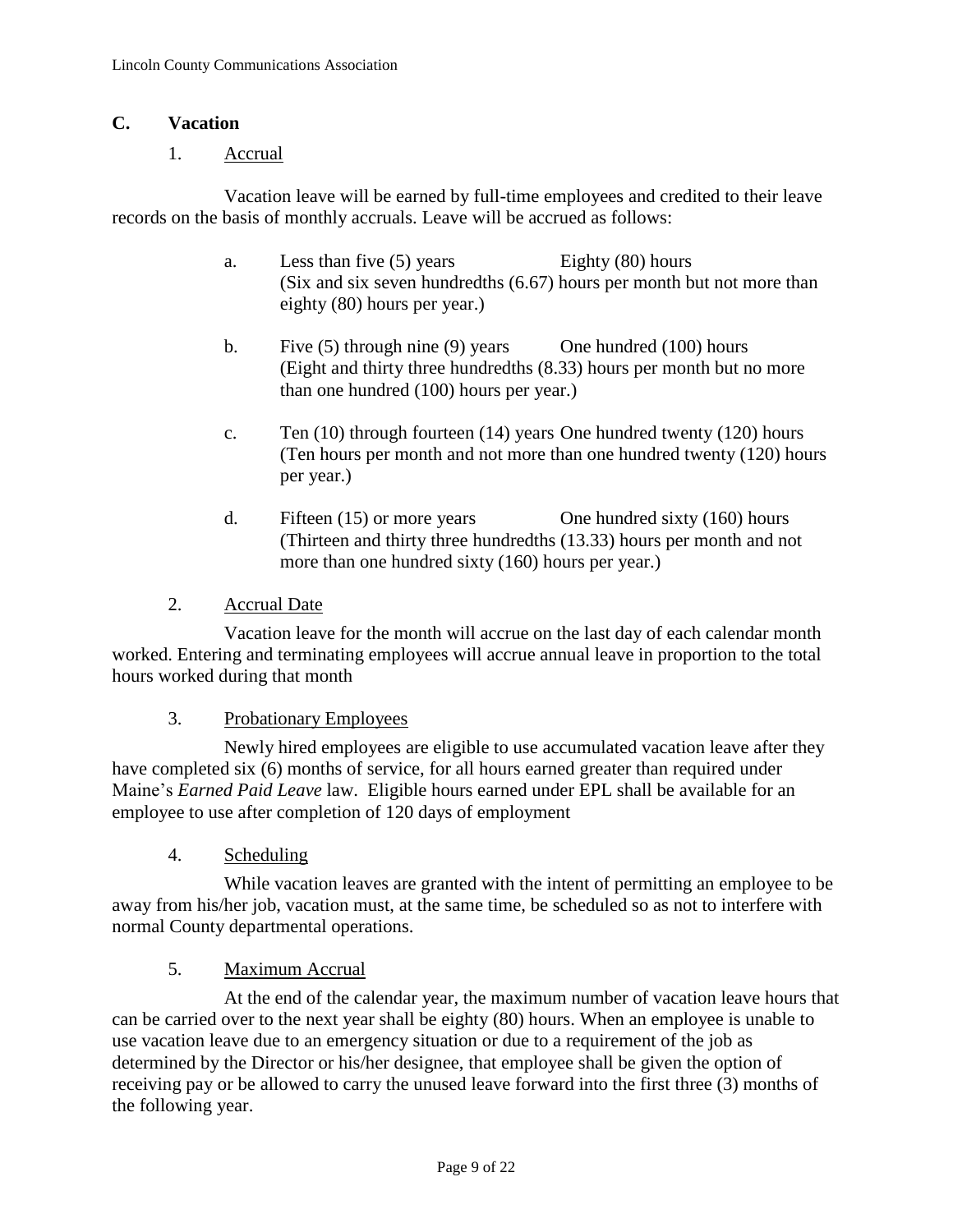#### 6. Cash Payments

Employees may not normally receive cash payments for unused leave while continuing in the employ of the County.

#### **D. Request Procedures for Vacation, Holiday or Comp Time Off**

- 1. Employees shall submit Time Off Request to the Scheduler or designee.
- 2. If the request creates a vacancy that needs to be filled, the shift will be posted using the procedures outlined in Article 10 §H.
- 3. The first two requests submitted to the Scheduler shall be posted as above. Any additional requests for time off on the same calendar day will need approval by the Director or his/her designee.
- 4. Time off may be requested up to twelve (12) months in advance of the date(s) desired.

#### **E. Sick Leave**

1. Purpose

The purpose of sick leave is to ease the financial burden of personal illness or injury of the employee or immediate members (parents, child, and spouse) of the employee. An employee may be granted sick leave in the following cases.

- a. Personal illness or physical incapacity of such a degree to render the employee unable to perform the duties of the assigned position.
- b. Medical leave consisting of medical or dental appointments.
- c. Illness of a child and serious illness of a parent or spouse which requires the care of the employee.
- 2. Partial Day Absences

Absences for a fraction or part of a day that are chargeable to sick leave shall be charged proportionally in an amount not less than one (1) hour.

3. Earning Rate and Maximum Accumulation

Sick leave will be earned by all full-time employees at the rate of eight (8) hours per month from the date of their initial employment. Sick leave may be accrued to a maximum of seven hundred twenty (720) hours.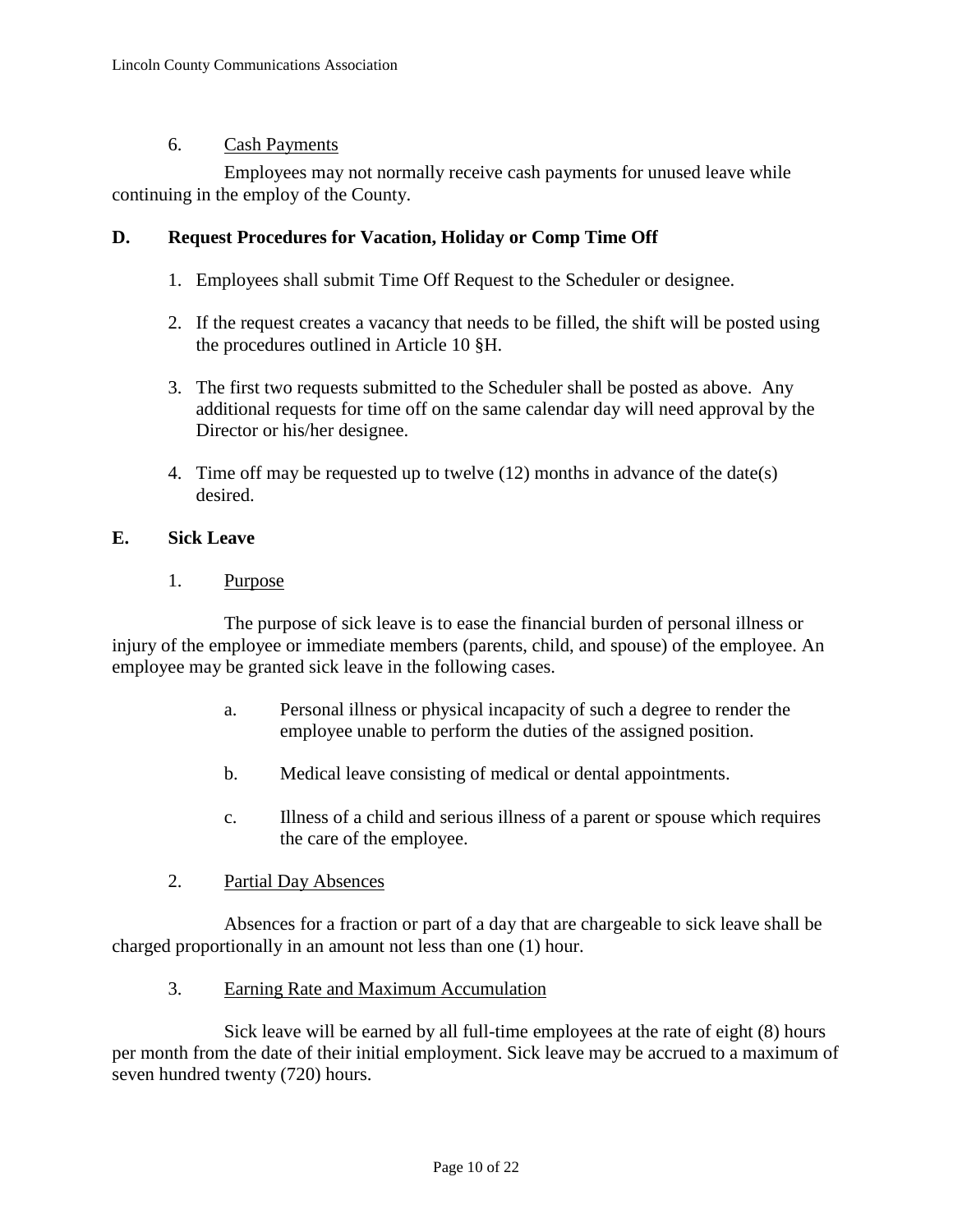# 4. Sick Leave Incentive

Once employees have accumulated seven hundred and twenty (720) hours, they may continue to earn their monthly accumulation until the end of the next calendar year. Any sick leave taken after reaching the maximum accumulation of seven hundred and twenty (720) hours first will be deducted from the sick leave earned above the maximum. Employees who do not reduce their sick leave below seven hundred and twenty (720) hours, will be entitled to be paid at straight time for one-half (1/2) his/her sick leave accrued beyond the seven hundred twenty (720) hours. This annual payment will be made on the first (1st) pay period in December. However, if the employee uses sick leave in the month of December after receiving the sick leave incentive payment, the day(s) will be deducted from the employees' sick leave accrual at the time of such use.

# **F. Bereavement Leave**

Employees will be granted up to forty (40) hours of bereavement leave which shall be consecutive and include the day of the funeral or service for the employee's spouse, parents, or children. Employees will be granted up to twenty-four (24) hours of bereavement leave which shall be consecutive and include the day of the funeral or service for the employee's grandparents, siblings, mother-in-law, and father-in-law. If additional leave time is required, accrued vacation leave, personal leave, compensatory time or leave without pay may be granted by the County Commissioners**.** Employees may also utilize holidays provided they have either already earned them or advancing of holidays does not exceed one (1) week's pay. Employees may save one of the above days to use later if a burial service is not held at the time of the funeral.

#### **G. Personal Leave**

An employee may be granted personal leave with the approval of the Director. The purpose of this leave will be to manage personal business which cannot be taken care of except during working hours. During any calendar year, the maximum amount of personal leave granted shall not exceed twenty-four (24) working hours. Said personal leave shall be verified and must not be used in conjunction with vacation, sick time, or compensatory time.

# **H. Jury Duty Leave**

Whereas jury duty may, at times, be required of employees, the time so spent will be treated as active work time and not charged against leave. The difference between jury duty pay and the employee's regular salary will be compensated by the County.

# **I. Family Medical Leave**

The Federal Family Medical Leave Act will be integrated with the leave provisions of this Agreement. Any employee not eligible for the Federal Family Medical Leave Act may be eligible for family medical leave pursuant to State Statute.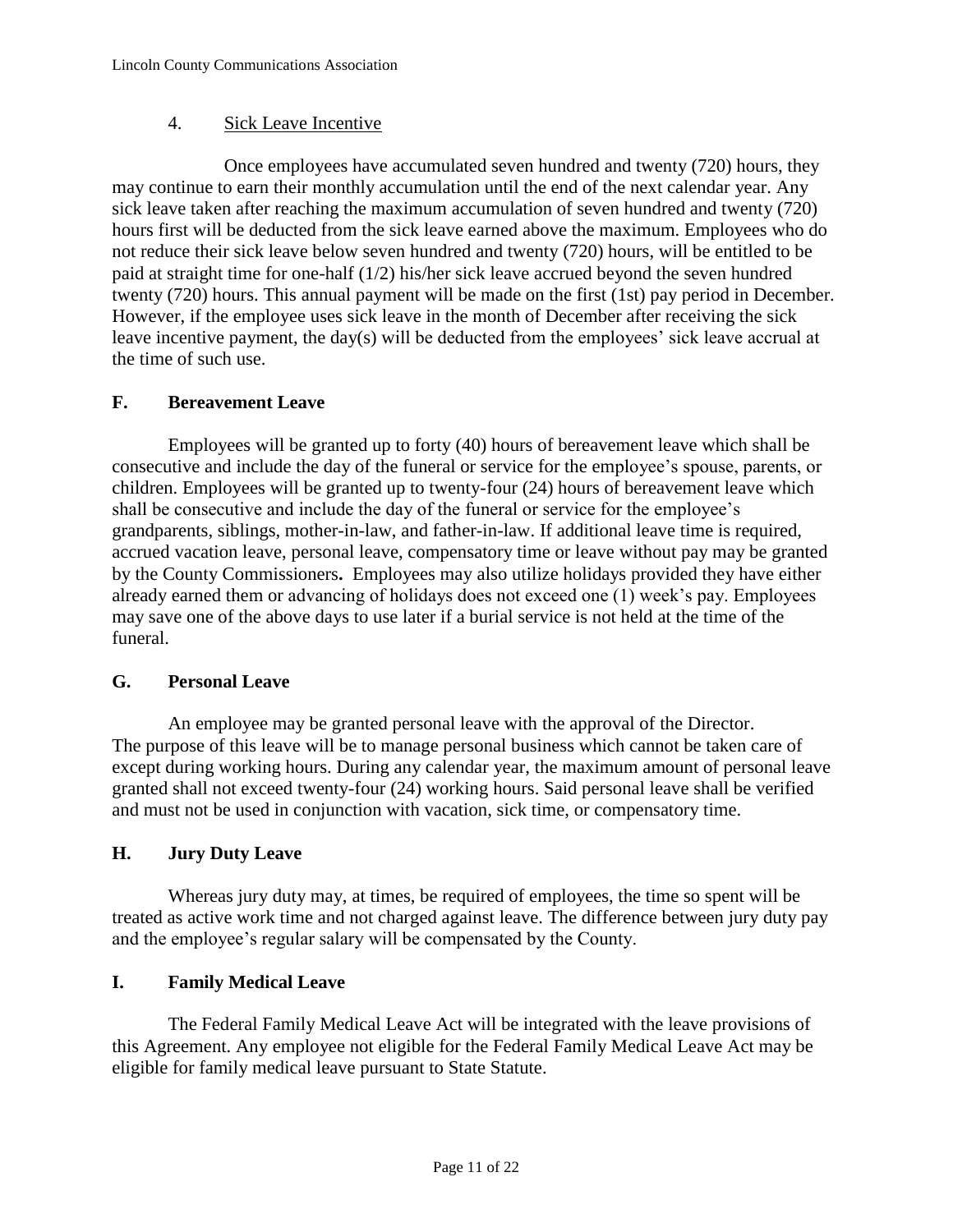#### **J. Unpaid Leave**

Leave without pay for a period not to exceed twelve (12) months may be granted to an employee subject to the recommendation of the Director and the approval of the Commissioners. At the conclusion of the leave without pay, the employee may return to a position similar to that which s/he left, provided such an opening exists. Vacation and sick leave will not be accrued during the leave period. During the period of unpaid leave, employees may participate in the County insurance programs provided they

- 1. Pay the entire premium, except as otherwise provided by law.
- 2. Remit such premium payment to the Finance Office on or before the  $1<sup>st</sup>$  of each month in which the premium is due.
- 3. The carrier permits participation while on unpaid leave.
- 4. Failure to submit premium payments on time may result in cancellation of the insurance.

# **K. Military Leave**

#### 1. Military Field Duty

Employees who are members of the military who are required to perform field duty shall be granted a leave without pay, and may require such advance notice as is permitted under Uniformed Services Employment and Reemployment Rights Act.

#### 2. USERRA

This article shall be construed to be consistent with USERRA, which shall control in the event of any conflict with the terms of this article.

#### **L. Leave Approval**

It will be the responsibility of the Director and/or his/her designee to approve employees' requests for vacation, short term sick, bereavement, personal or jury duty leave except as otherwise provided by the Agreement. Family Medical, unpaid, and other long term leave must be requested in writing and approved by the Commissioners. Family Medical may be authorized by the County upon knowledge by the County of qualification for such leave.

#### **M. Worker's Compensation**

#### 1. Coverage

All employees of the County are covered by Worker's Compensation. There is no cost to the employee.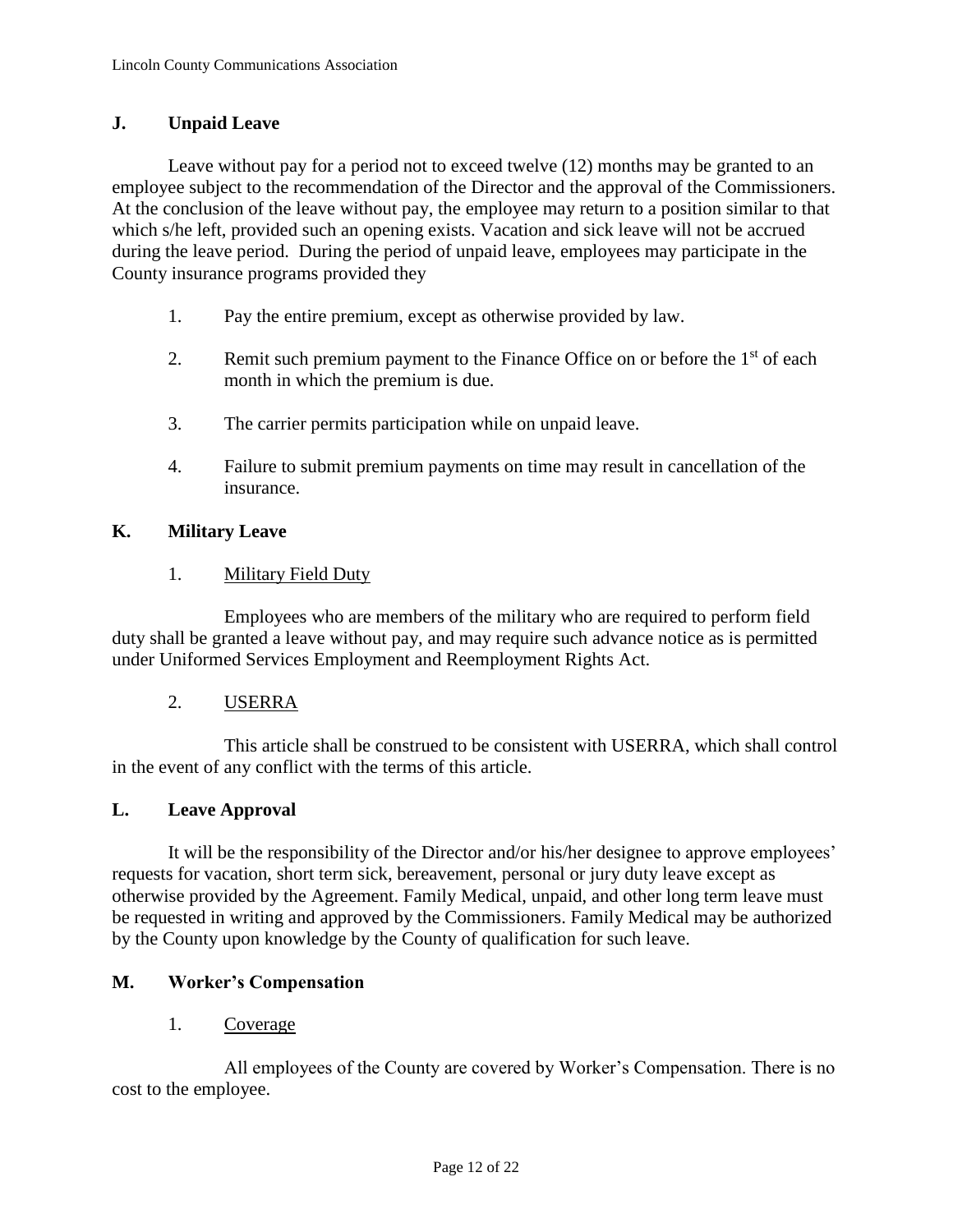#### 2. Pay Status

During any period of injury when the employee is receiving Worker's Compensation, the employee's regular pay will be suspended.

# 3. Medical Certification

Certification by a licensed medical provider may be required prior to return to work. Such certification shall state any limitations or special conditions that will restrict the employee.

#### 4. Payment Reporting

The employee shall have the duty to report the payment of any Worker's Compensation funds to the Finance Office within two (2) business days of receipt thereof.

# **N. Light Duty**

# 1. Non-Worker's Compensation Illness or Injury

Employees absent due to illness or disability may be assigned to a light duty assignment for which the employee is qualified and able to perform, provided such light duty work is available. Employees who refuse such assignment shall be denied sick leave pay. The County may secure a medical opinion as to the fitness for duty or work restrictions from the County's medical provider.

2. Worker's Compensation Illness or Injury

If the employee is absent and receiving Worker's Compensation, assignment to light duty shall be in accordance with the provisions of the Worker's Compensation statutory reform.

3. Assignment Limitation

In any event, light duty is considered to be a temporary assignment, generally not lasting more than two (2) months. Such duty may be extended when necessary.

# **ARTICLE 12 – EMPLOYEE BENEFITS**

# **A. Health Insurance**

The County agrees to make available to bargaining unit members a health insurance plan. This plan will be the same plan which will be provided to other County employees. During the open enrollment period, employees may choose between the two plans currently offered: Maine Municipal Employees Health Trust Plan POS 200 or PPO 2500. If the County offers another plan before the end of the contract, it will be an available choice to members if they are eligible.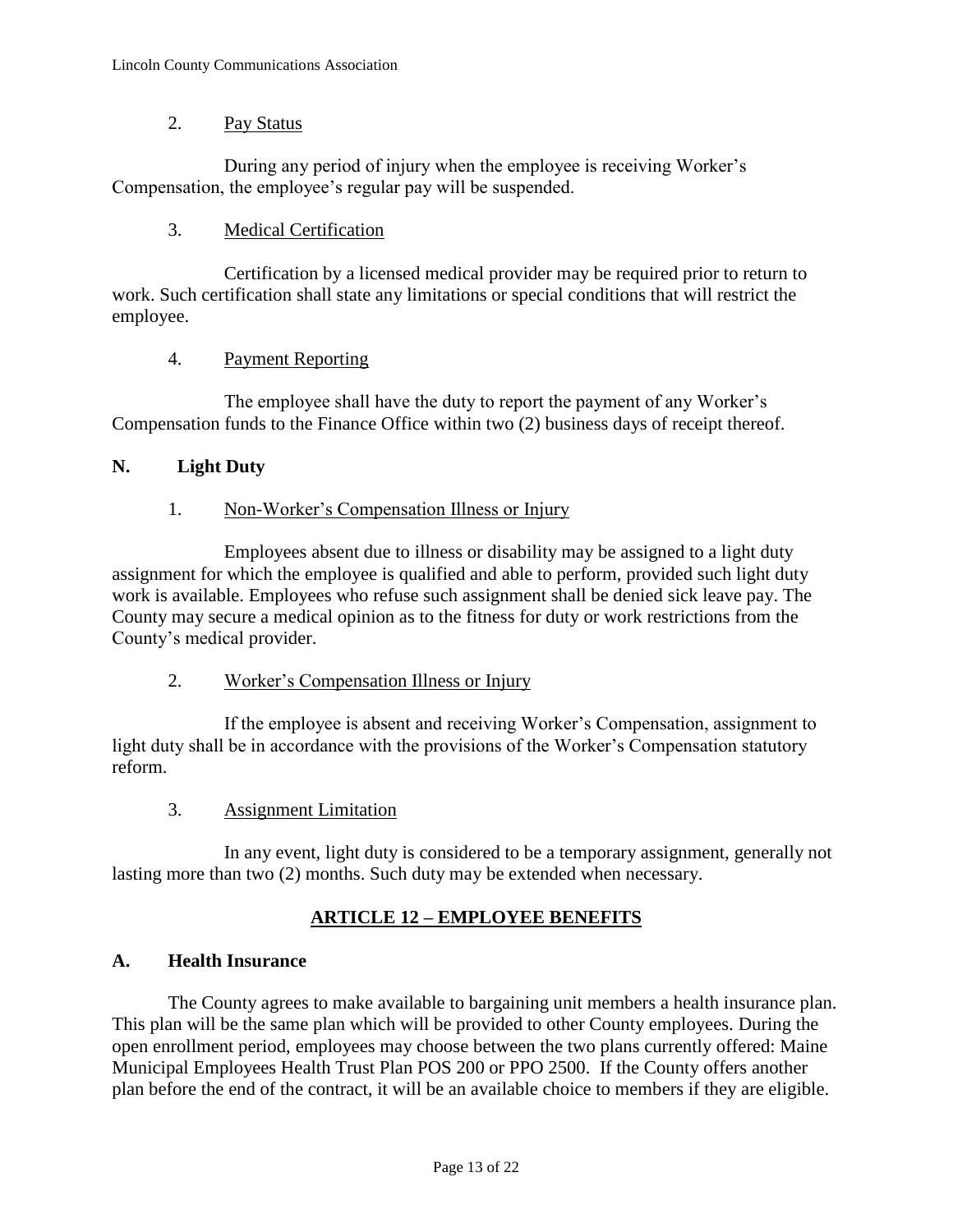The County will contribute eighty-five (85%) of the cost of the employee coverage and eightyfive percent (85%) of the premium rate of the dependent coverage for those employees who have dependents covered by the County health plan.

No later than September 1, 2019, the County will make available an IRS Health Flexible Spending Account for employees who choose to participate. The County will match an employee's contribution of up to \$500 per year. Employees who are newly eligible for the Plan shall have the amount available to him/her pro-rated for the remaining portion of the Plan year in which the employee has elected to participate. All contributions to the Plan and participation in the Plan will be in accordance with the Plan documents. The Plan will be discontinued on December 31, 2022 and no additional contributions will be made by the employee or the employer after that date. Use of outstanding balances will be allowed in accordance with the Plan documents.

# **B. Health Reimbursement Account**

The County will establish and contribute to a Health Reimbursement Account for employees as follows:

1. Employees who select the PPO 2500 plan: single \$1,500; employee/child \$3,000; family \$3,000.

2. Employees who are newly eligible for the Plan shall have the amount available to him/her pro-rated for the remaining portion of the Plan year in which the employee has elected to participate.

4. All contributions to the Plan and participation in the Plan will be in accordance with the Plan documents.

#### C. **Payments in Lieu of Health Insurance Coverage**

1. Employees who voluntary elect not to enroll in the County's medical insurance coverage, voluntarily elect to drop all their coverage or drop coverage for which they are eligible to a lower level of coverage, shall be eligible for the following payments paid quarterly as a cash payment or paid into the County's 457 plan. Payments made into a 457 plan by the employee shall not be matched by the County.

- a. Single \$1,200
- b. Employee and Child \$3,700
- c. Family \$5,700

If an employee chooses a coverage level lower than s/he is eligible for, the payment amount will be the difference between the eligible level of coverage and the level of coverage chosen.

2. On an annual basis the employee must provide proof that s/he and his/her family has appropriate health insurance elsewhere.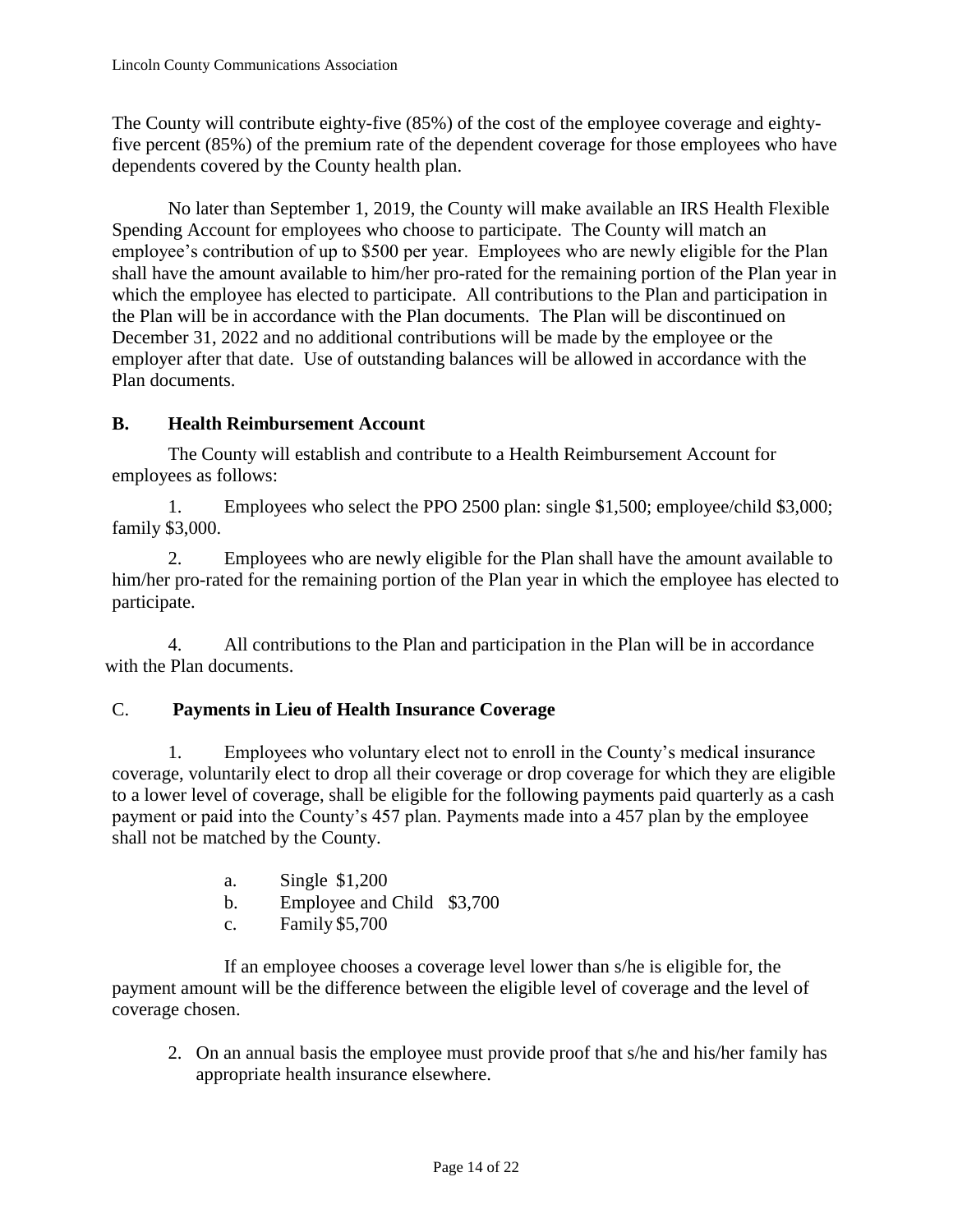# 3. Re-enrollment in the Health Plan

Employees re-enrolling in the employer health plan may do so pursuant to the carrier's rules and regulations. If the employee has a qualified change and elects to re-enroll themselves or dependents in the County's health insurance plan they may be required to reimburse the County for any stipends paid that cover the same period as re-enrollment in the plan.

#### **D. Dental Insurance**

For the duration of this Agreement, the County agrees to make a dental insurance plan available. This plan will be selected by the Commissioners and for the duration of this Agreement the County will absorb twelve dollars and fifty cents (\$12.50) per month of the cost of employee coverage only.

# **E. Tax Deferred Annuity**

#### 1. Annuity Program

A tax deferred annuity program is available to all bargaining unit employees. Under this plan an employee may designate that a portion of his/her pay be deducted from each pay check and contributed to the plan. The minimum employee contribution is six hundred dollars (\$600.00) per year. The maximum contribution is approximately twenty percent (20%) of gross pay. Effective January 1, 2002, for employees who do not participate in the Maine Public Employees Retirement System, the County will match the employee's contribution to a maximum of eight percent (8%). For employees hired after July 1, 2004, the County will match the employee's contribution to a maximum of the Employer's contribution to the Maine Public Employees Retirement System.

#### 2. Limitations

The County will not contribute to plans of employees who participate in the Maine Public Employees Retirement System for whom the County contributes to that system.

3. Maine Public Employees Retirement System

The County will make available to employees effective July 1, 2004, Maine Public Employees Retirement regular plan AC. Employees, at their own expense, may buy back previous eligible service.

Effective January 1, 2023, the County will make MainePERS Special Plan 2C available to eligible Bargaining Unit employees. Plan 2C, which includes retirement after twenty-five (25) years of service, at any age, at one-half (1/2) pay, will be for service rendered after December 31, 2022. Service rendered prior to January 1, 2023 will remain under Regular Plan AC.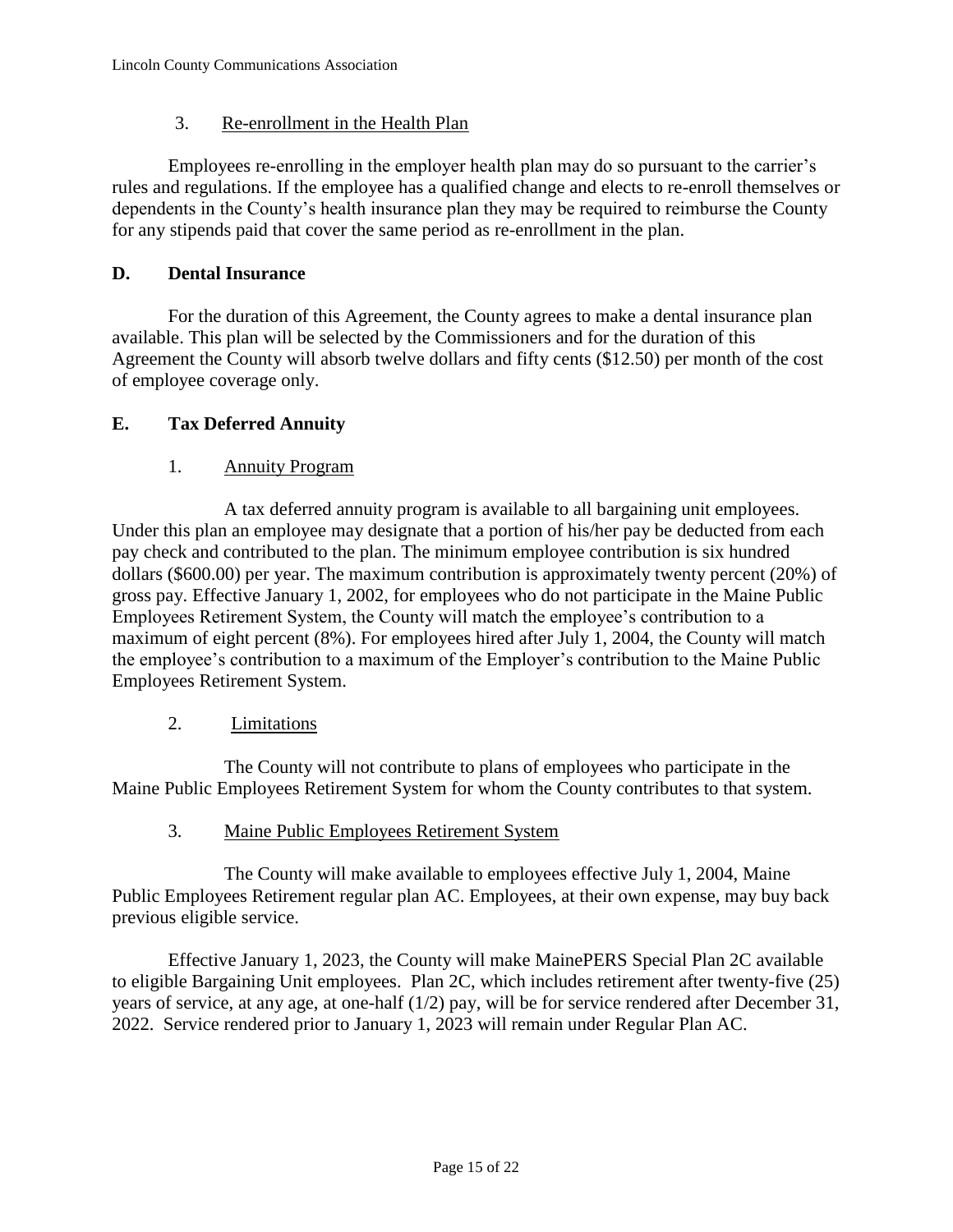#### 4. Personnel Policy

All other employee benefit programs shall be as established in accordance with the County Personnel Policy.

# **F. Educational Incentive**

1. The County recognizes the benefit to all that is derived from continuing education. The County affirms its practice to reimburse any full time employee for course costs and specific related materials when such course is approved in advance and reasonably related to the improvement of position performance. Reimbursement shall be limited to six (6) credit hours per year paid as follows:

| a. | A grade of A | 100% |
|----|--------------|------|
| b. | A grade of B | 90%  |
| C. | A grade of C | 80%  |

If the employee holds or upon attainment of the following degrees, the employee will have his/her hourly rate adjusted as noted in Appendix A.

2. The payment for such tuition shall begin when the employee submits proof of payment of tuition and it has been approved. If an employee leaves employment with the county within twenty-four (24) months of completion of any reimbursed course, the employee shall reimburse the County  $1/24$ <sup>th</sup> the cost of the course for each month less than twenty-four (24).

# **ARTICLE 13 – NEPOTISM/CONFLICT OF INTEREST**

No person will be hired, promoted, or transferred to a position where the selecting or supervisory authority will be a relative of the employee or where the selecting or supervisory authority has a significant personal relationship with the employee. A "relative" is defined as spouse, children, parents, sibling, sister-in-law, brother-in-law, daughter-in-law, son-in-law, mother-in-law, father-in-law, aunt, uncle, niece, nephew, step-parent, step-child grandparent, or grandchild. When a member of the bargaining unit is involved in any personal relationship that is, or which could be perceived as a conflict of interest, the bargaining unit member must inform the County of the relationship.

# **ARTICLE 14 – OUTSIDE EMPLOYMENT**

A. No employee may engage in outside employment without the prior knowledge and consent of the county, which consent shall not be unreasonably withheld. The County agrees that a County employee may engage in outside employment if it does not interfere or appear to interfere with job performance and does not conflict or appear to conflict with the interests of the County, State, and Federal regulation.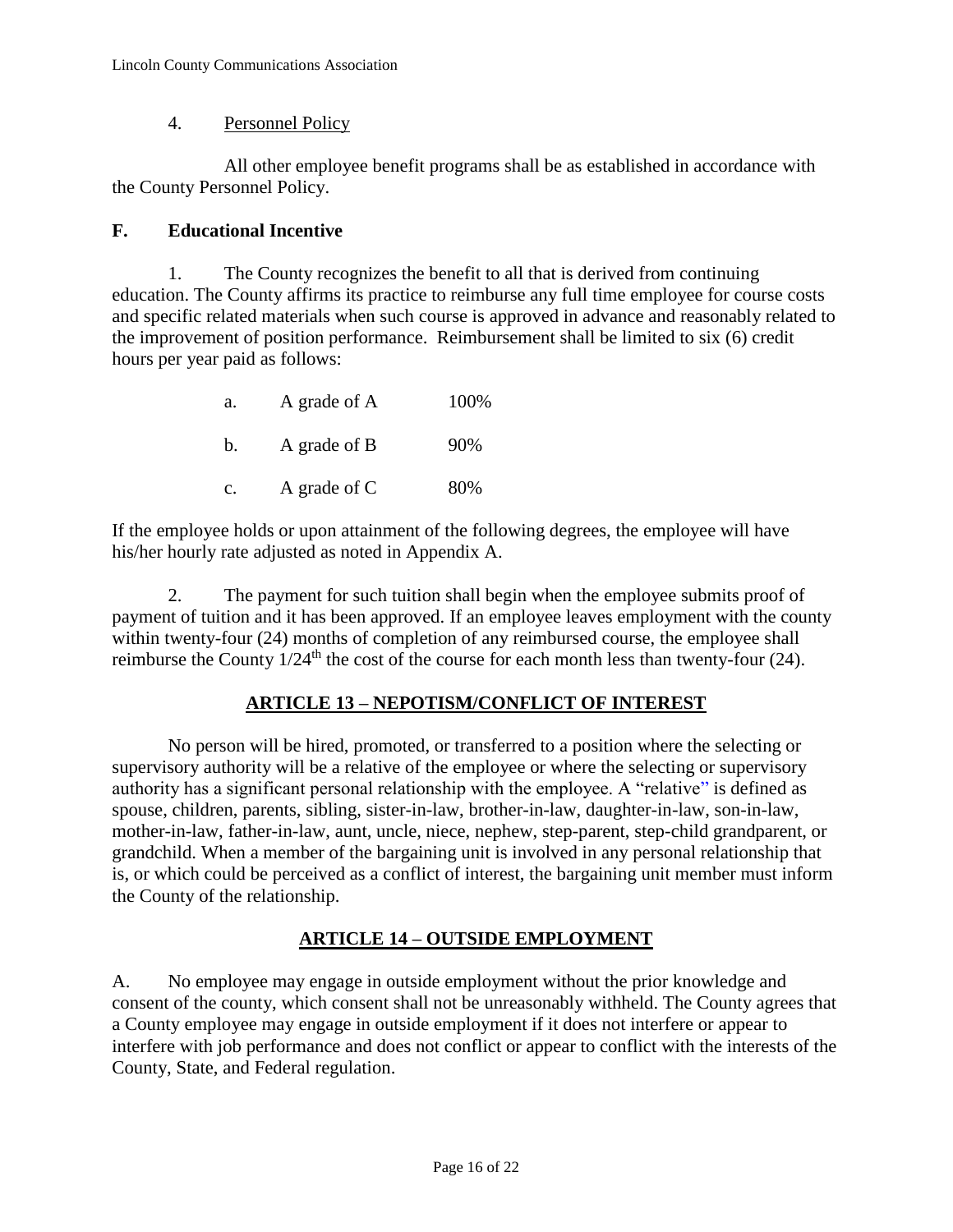B. No employee shall utilize County equipment, facilities, or supplies for personal business or outside employment except as specifically authorized by the Employer.

# **ARTICLE 15 – DISCIPLINE**

No discipline shall be imposed without just cause. Bargaining unit members may grieve such discipline in accordance with Article 16 herein.

# **ARTICLE 16- GRIEVANCE PROCEDURE**

#### A. **Definitions**

1. Grievance - A grievance for purposes of this Agreement, shall be defined as a dispute as to the meaning or application of the specific terms of this written Agreement.

2**.** Days - Days shall mean calendar day, exclusive of Saturday, Sunday, and legal holidays.

#### **B. Procedure**

#### 1. Department Head or Designee

If an employee believes the Agreement has been violated, the employee and/or the Steward may file a written grievance to the Director within fourteen (14) days of the event giving rise to the grievance. The Director shall meet with the employee within five (5) days of receipt of the written grievance and respond in writing within nine (9) days from receipt of the written grievance.

#### 2. County Commissioners

If the employee is dissatisfied with the Director's response, s/he and/or the Steward may present the grievance or appeal in writing/to the Commissioners within seven (7) days of receipt of the Director's decision. The Director's response must be included with the appeal along with the reason the employee disagrees with the Director's decision. The Commissioners shall meet with the employee at their next regularly scheduled meeting provided the appeal is received by the Commissioners at least fourteen (14) days prior to their meeting. The date and time of the meeting will be mutually scheduled with the Association, preferably within these time limits. If the time limit cannot be met, the party requesting the extension will comply with §F.1. The Commissioners decision will be forwarded to the employee, in writing, within fourteen (14) days of the close of the meeting. With the agreement of the Union, a designee may hear the grievance.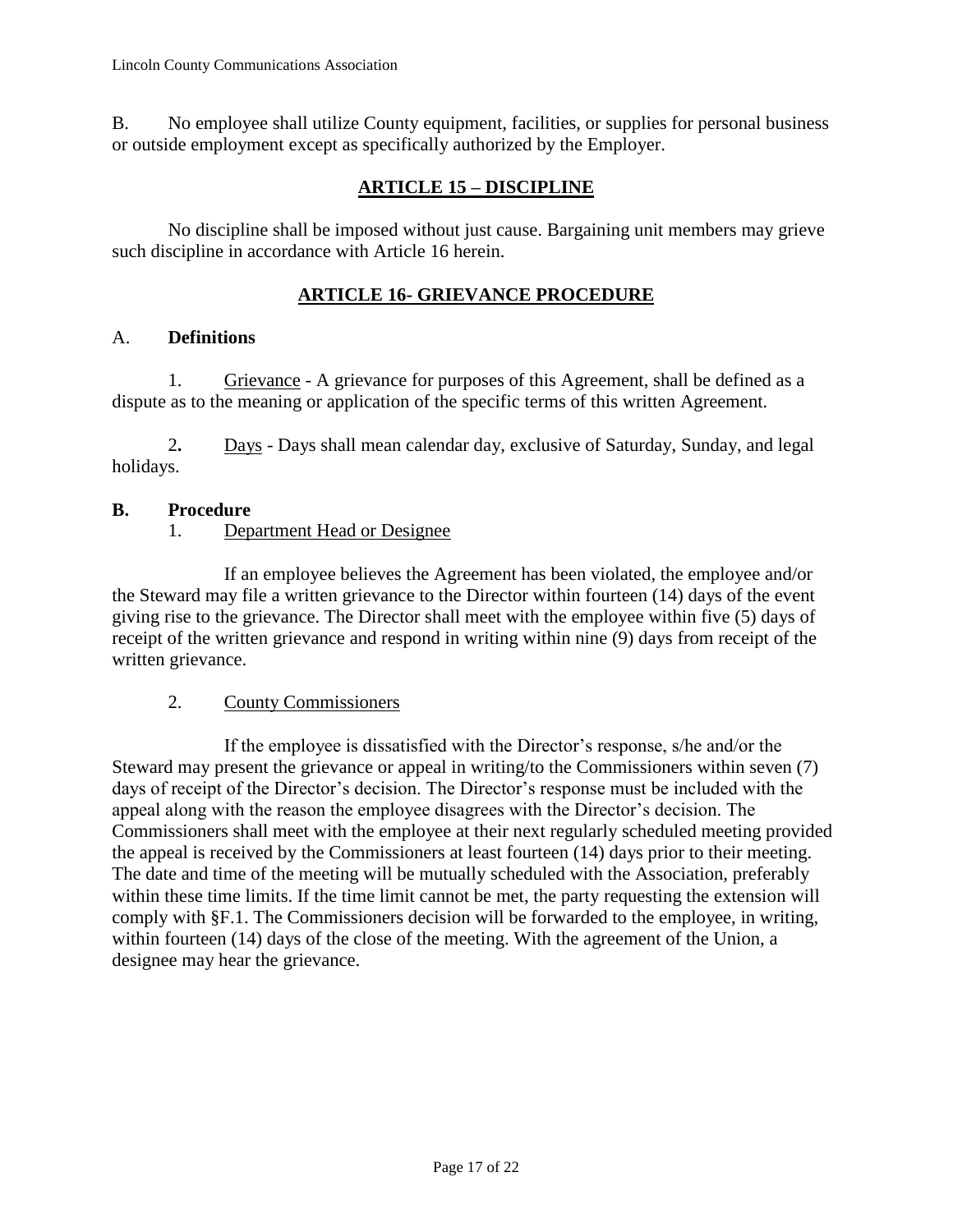# **C. Arbitration**

# 1. Appeal Procedure

If the Association determines to appeal the Commissioners' decision, the Association shall, within seven (7) days after receipt of the Commissioners decision, submit such decision to arbitration by notifying the Commissioners in writing of such appeal. The parties shall attempt to agree on a single arbitrator. Absent agreement on a single arbitrator within five (5) days of receipt of the appeal, the Association may then appeal to the Maine Board of Arbitration and Conciliation (or another arbitration panel mutually agreed upon) and, at the same time, notify the Commissioners with a copy of such submission.

# 2. Arbitrator Authority

The arbitrators shall be without power or authority to make any decisions which require the commission of any act prohibited by law or which is violative of express terms of this Agreement. For discipline matters, the arbitrators shall not alter or amend the level of discipline imposed, but shall be confined to a determination of whether the offense charged occurred. The decision of the arbitrators shall be submitted to the County and the Association within thirty (30) days of the close of the record and shall be final and binding on the parties.

# 3. Cost Sharing

The costs of the services of the arbitrators shall be borne equally by the County and the Association.

#### **D. Failure to Comply With Time Limits**

If a formal complaint is not appealed to the next higher level within the time limits so specified, such complaint shall be considered settled obviating the need for further consideration, unless the parties have mutually agreed to waive the time limit, in writing. Failure by the employee and/or Association to initiate or appeal a grievance pursuant to the procedures herein shall be deemed a waiver of further access to the grievance procedure on that issue.

#### **E. General Provisions**

#### 1. Extension of Time Limits

The time limits for processing grievances may be extended orally by mutual agreement between the parties and confirmed in writing.

#### 2. Election of Remedies

The election to submit a grievance to arbitration shall automatically be a waiver of all other remedies or forums which otherwise could be available.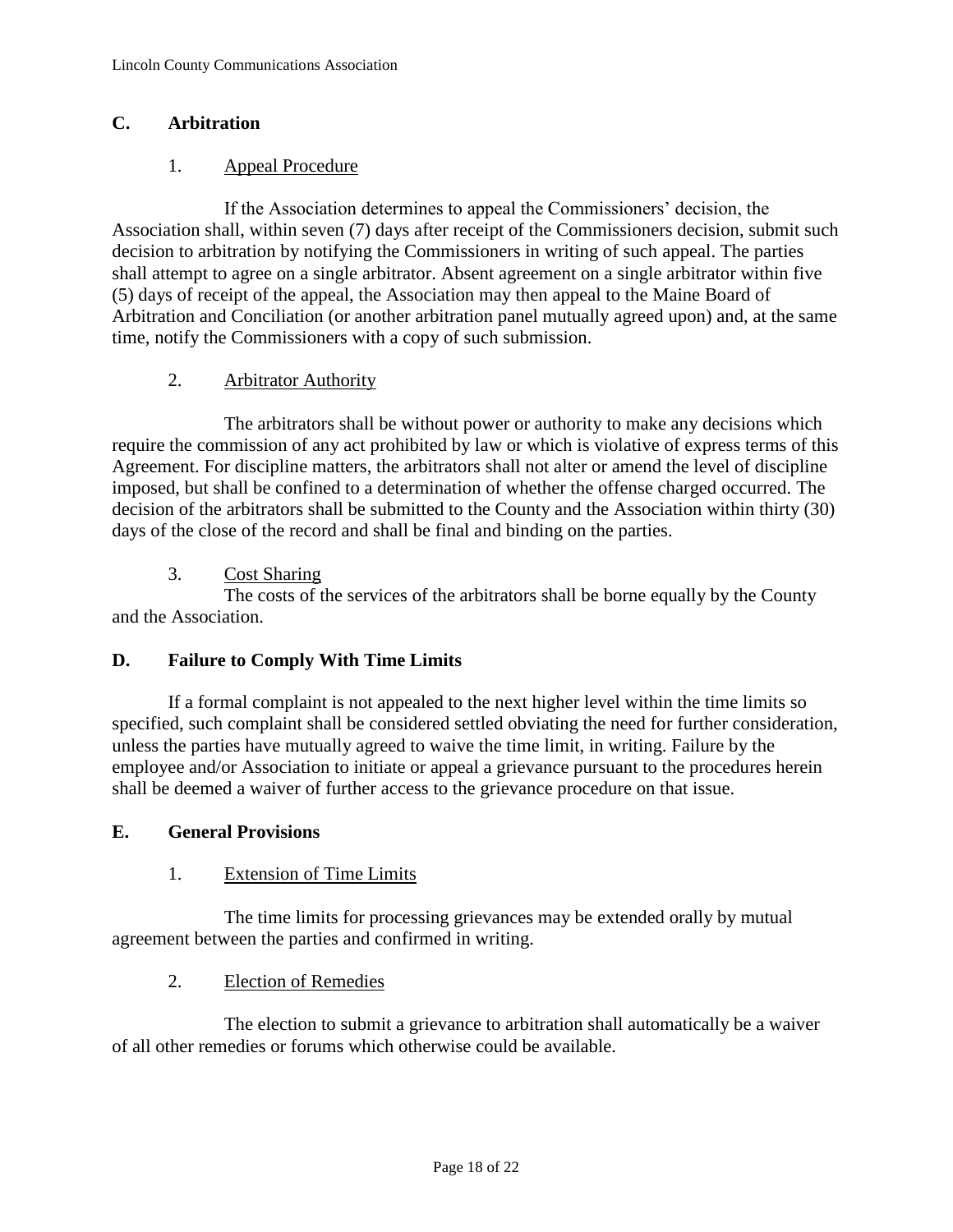#### 3. Content of Grievance

Each grievance must contain the name of the grievant, the date of occurrence to the best knowledge of the grievant, the current date, and the articles of the Agreement challenged, and the remedy sought. A grievance may be filed as a class action provided the members of the class are similarly situated and the class is identified.

#### 4. Content of Appeals

All grievance appeals must be responsive to the answer at the previous step.

#### 5. Association Grievances

Whenever the Association is grieving on behalf of an employee, the name of the employee(s) must be placed on the grievance form.

#### 6. Filing at Lowest Level

A grievance must be initiated at the lowest level at which a remedy can be granted. If the grievant is not sure of which level of this procedure applies, the grievance must be filed at the initial step. By mutual agreement, any step of the grievance procedure may be waived.

#### 7. Transcripts

If either party requests that a transcript be made of an arbitration hearing, such transcript shall constitute the only official record of the hearing. The party causing such transcript to be made shall pay the costs involved and furnish the arbitrator with a copy. If the opposite party requests a copy of the transcript, it shall pay the costs to have such transcript made.

#### 8. Non-Binding Decisions

The parties agree that the Director may not bind the County by any grievance decision that alters or is in conflict with the provisions of this Agreement.

#### **ARTICLE 17 - RECORDS**

The Commissioners shall, upon written request from an employee, provide the employee with an opportunity to review the personnel file which the Commissioners maintain for that individual in accordance with the State Statues. Such review shall take place at the location where the personnel files are maintained during normal office hours.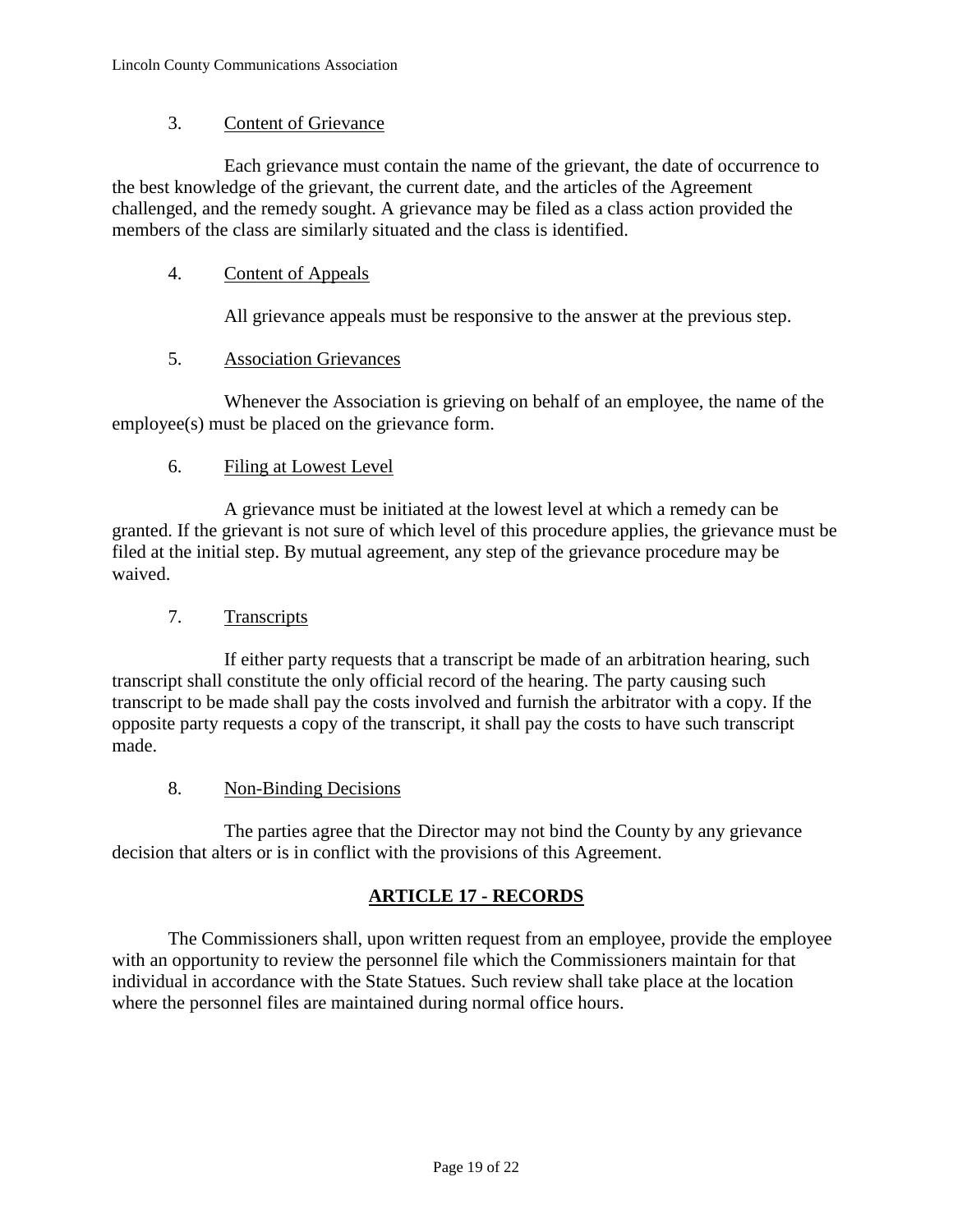#### **ARTICLE 18 – WAGES**

#### **A. Wages**

Employees will be paid in accordance with the pay scale as set forth in Appendix A annexed to this Agreement.

#### **B. Stipends**

In addition to the base hourly rate, one (1) employee who is certified and/or qualified in each of the following specialties and provides services in the area of specialty to the county will be paid as follows:

| <b>Field Training Officer</b>         | $$1.00$ per hour                           |
|---------------------------------------|--------------------------------------------|
| <b>Computer Training</b>              | \$.39 per hour<br>$$811.20$ per year       |
| Senior Dispatcher (seniority based)   | \$.50 per hour worked as Senior Dispatcher |
| Lead Dispatcher (qualification based) | $$1.00$ per hour                           |

Employees requested by the Director to serve as a Field Training Officer will be paid the hourly stipend during the period of time they are working in such capacity. More than one employee may function as a Field Training Officer or Computer Trainer and split the stipend based on the time spent by each.

#### **C. Section 125 Plan**

A section 125 plan shall be available to employees to cover health insurance premiums as well as other eligible pre-tax payments.

#### **D. Paychecks**

Paycheck stubs will show hours worked at regular time, overtime, and special details; accrued vacation and sick leave; compensatory time; and all other standard deductions.

#### **ARTICLE 19 – SEVERABILITY OR SAVINGS**

If any provision of this Agreement shall be contrary to any law, such invalidity shall not affect the validity of the remaining provisions.

#### **ARTICLE 20 – NON-PROVISIONS**

Any action or right not expressly provided for in this Agreement shall be reserved to the County.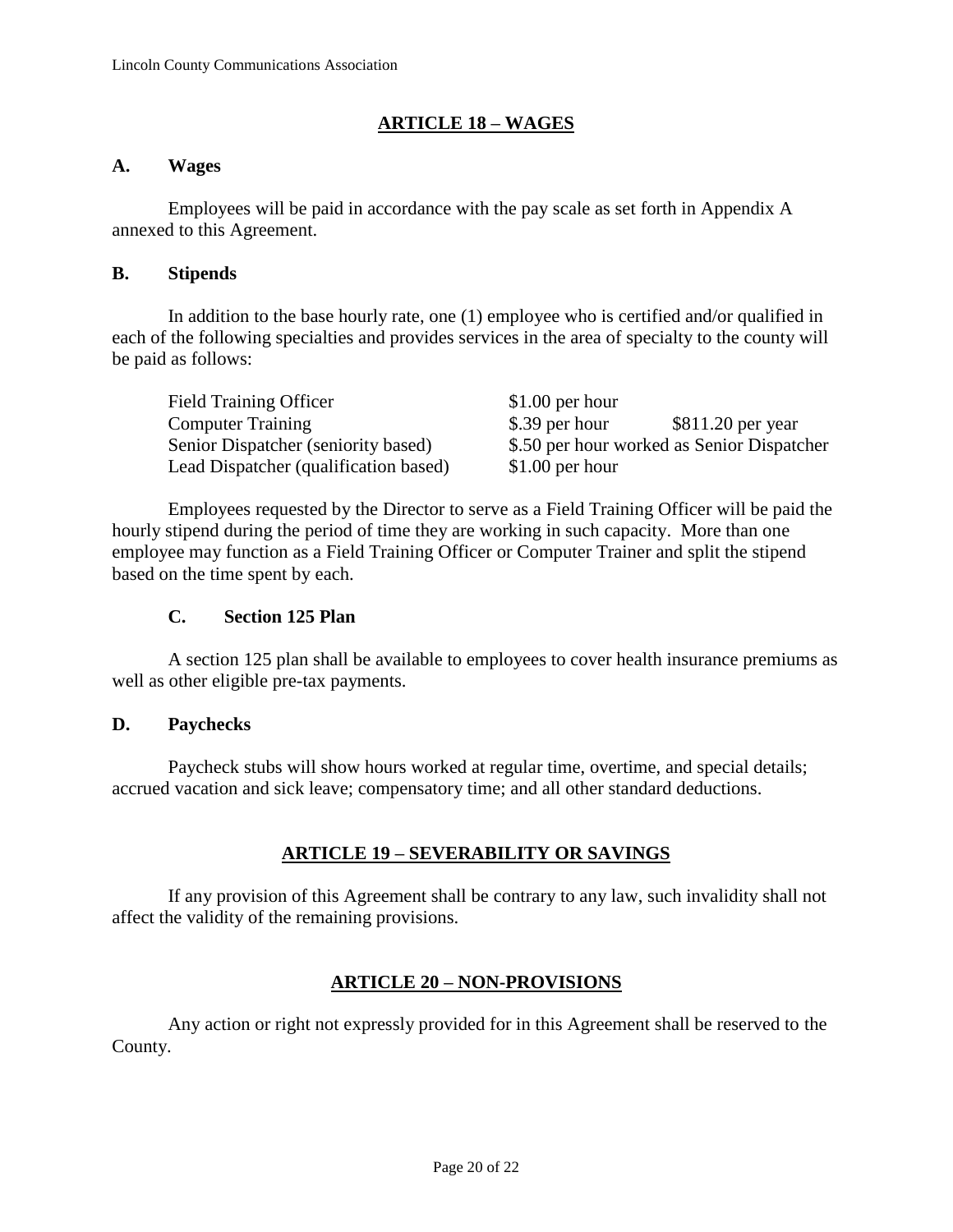# **ARTICLE 21 – DURATION**

#### **A. Length of Agreement**

This Agreement shall be effective January 1, 2022, except as otherwise noted, and shall remain in effect until December 31, 2024.

#### **B. Re-opener**

Any section of this Agreement many be reopened to negotiation with written mutual consent of the Commissioners and the Association.

#### **C. Expires on Date Certain**

This Agreement shall expire on the date indicated and shall not be continued, except as provided by statute.

**IN WITNESS WHEREOF**, the parties have hereunto set their hands this 17th day of May 2022.

LINCOLN COUNTY COMMUNICATIONS ASSOCIATION

Signature: -\_\_\_\_\_\_\_\_\_\_\_\_\_\_\_\_\_\_\_\_\_\_\_\_\_\_\_\_\_\_\_\_\_\_\_\_\_

Josiah Winchenbach, President

Signature:  $\frac{\partial}{\partial x_i} \frac{\partial}{\partial y_i} \frac{\partial}{\partial z_i}$  (Nev 16, 2022 13:23 EDT)

James Bealieu, Business Agent

LINCOLN COUNTY COMMISSIONERS

illiam Blodgett, Member

- Iresu

Mary Trescot, Member

Hamilton Meserve, Chair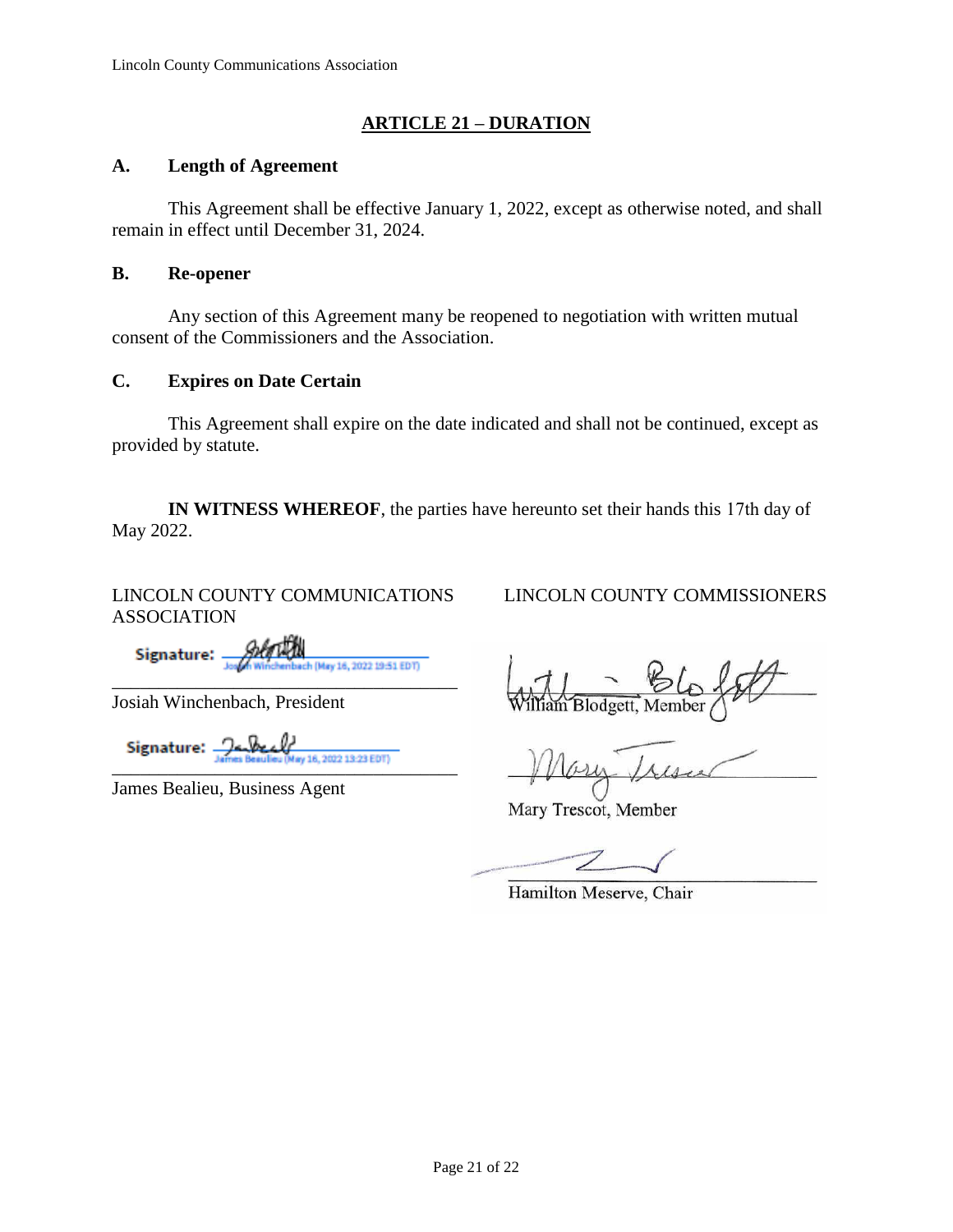# **APPENDIX A APPENDIX A**

|                   |                   |                                                      |                                                |                   |                   | JANUARY                                      |                   |                   | 1, 2022 - DECEMBER 31, 2022                              |         |                    |                                                                                                 |                    |                    |         |                    |                    |
|-------------------|-------------------|------------------------------------------------------|------------------------------------------------|-------------------|-------------------|----------------------------------------------|-------------------|-------------------|----------------------------------------------------------|---------|--------------------|-------------------------------------------------------------------------------------------------|--------------------|--------------------|---------|--------------------|--------------------|
| STEP <sub>0</sub> | STEP <sub>1</sub> | STEP <sub>2</sub>                                    | STEP <sub>3</sub>                              | STEP 4            | STEP <sub>5</sub> | STEP <sub>6</sub>                            | <b>TEP 7</b><br>5 | STEP <sub>8</sub> | STEP <sub>9</sub>                                        | STEP 10 | STEP <sub>11</sub> | STEP 12                                                                                         | STEP <sub>13</sub> | STEP <sub>14</sub> | STEP 15 | STEP <sub>16</sub> | STEP <sub>17</sub> |
| ↮                 |                   | $20.96$ \$ 21.39 \$ 21.83 \$ 22.26 \$ 22.71 \$ 23.15 |                                                |                   |                   | \$23.62                                      | 24.09<br>↮        | \$24.57           | \$25.07                                                  | \$25.58 | \$26.08            | \$26.60                                                                                         | \$27.13            | $$27.68$ \$ 28.23  |         | \$28.79            | 29.37<br>↮         |
|                   |                   |                                                      |                                                |                   |                   | JANUARY                                      |                   |                   | 1, 2023 - DECEMBER 31, 2023                              |         |                    |                                                                                                 |                    |                    |         |                    |                    |
| STEP <sub>0</sub> | STEP <sub>1</sub> | STEP <sub>2</sub>                                    | STEP <sub>3</sub>                              | STEP <sub>4</sub> | STEP <sub>5</sub> | STEP <sub>6</sub>                            | <b>TEP7</b><br>5  | STEP <sub>8</sub> | STEP <sub>9</sub>                                        |         |                    | STEP 10 STEP 11 STEP 12 STEP 13 STEP 14                                                         |                    |                    |         | STEP 15 STEP 16    | STEP <sub>17</sub> |
| ↮                 | 21.59 \$ 22.03    |                                                      | $$22.49$ \$ 22.93                              |                   | $$23.39$ \$ 23.85 | \$24.33                                      | ↮                 |                   |                                                          |         |                    | 24.81 \$ 25.31 \$ 25.83 \$ 26.84 \$ 26.95 \$ 27.40 \$ 27.95 \$ 28.51 \$ 28.51 \$ 29.95 \$ 29.95 |                    |                    |         |                    |                    |
|                   |                   |                                                      |                                                |                   |                   | <b>JANUARY</b>                               |                   |                   | 1, 2024 - DECEMBER 31, 2024                              |         |                    |                                                                                                 |                    |                    |         |                    |                    |
| STEP <sub>0</sub> | STEP <sub>1</sub> | STEP <sub>2</sub>                                    | STEP <sub>3</sub>                              | STEP <sub>4</sub> | STEP <sub>5</sub> | STEP <sub>6</sub>                            | STEP <sub>7</sub> | STEP <sub>8</sub> | STEP <sub>9</sub>                                        |         |                    | STEP 10 STEP 11 STEP 12 STEP 13 STEP 14 STEP 15 STEP 16                                         |                    |                    |         |                    | STEP <sub>17</sub> |
| $$22.24$ \$       | 22.69             |                                                      | \$23.16\$3.62                                  |                   | $$24.10$ $$24.56$ | 25.06<br>$\bullet$                           | 25.56<br>↮        | \$26.07           |                                                          |         |                    | \$ 26.60 \$ 29.36 \$ 29.79 \$ 28.22 \$ 27.67 \$ 27.67 \$ 27.67 \$ 27.67 \$ 28.22 \$             |                    |                    |         |                    | \$31.16            |
|                   |                   |                                                      |                                                |                   |                   |                                              |                   |                   |                                                          |         |                    |                                                                                                 |                    |                    |         |                    |                    |
| Education:        |                   |                                                      | Associate's Degree<br><b>Bachelor's Degree</b> |                   |                   | \$.15 per hour above<br>\$.25 per hour above |                   |                   | base rate (\$520 per year)<br>base rate (\$312 per year) |         |                    |                                                                                                 |                    |                    |         |                    |                    |

All employees who are working at 9:00 pm as part of their regularly scheduled shift will receive an additional \$.50 per hour **Night Shift Differential: All employees who are working at 9:00 pm as part of their regularly scheduled shift will receive an additional \$.50 per hour** Night Shift Differential:

For the term of the contract, on January 1st of each calendar year, each current employee shall move one step higher on the payscale. **For the term of the contract, on January 1st of each calendar year, each current employee shall move one step higher on the payscale.**

Employees hired on or after January 1st of the calendar year shall remain in the step hired for the duration of the calendar year. **Employees hired on or after January 1st of the calendar year shall remain in the step hired for the duration of the calendar year.**

**An employee on step 17 of the payscale in the preceeding calendar year shall be entitled to a \$1,000 annual stipend in lieu of a step increase,**  An employee on step 17 of the payscale in the preceeding calendar year shall be entitled to a \$1,000 annual stipend in lieu of a step increase, with \$500 payable on the payroll that includes June 30th and \$500 on the payroll that includes December 15th. with \$500 payable on the payroll that includes June 30th and \$500 on the payroll that includes December 15th.<br>Page<br><sup>Page</sup>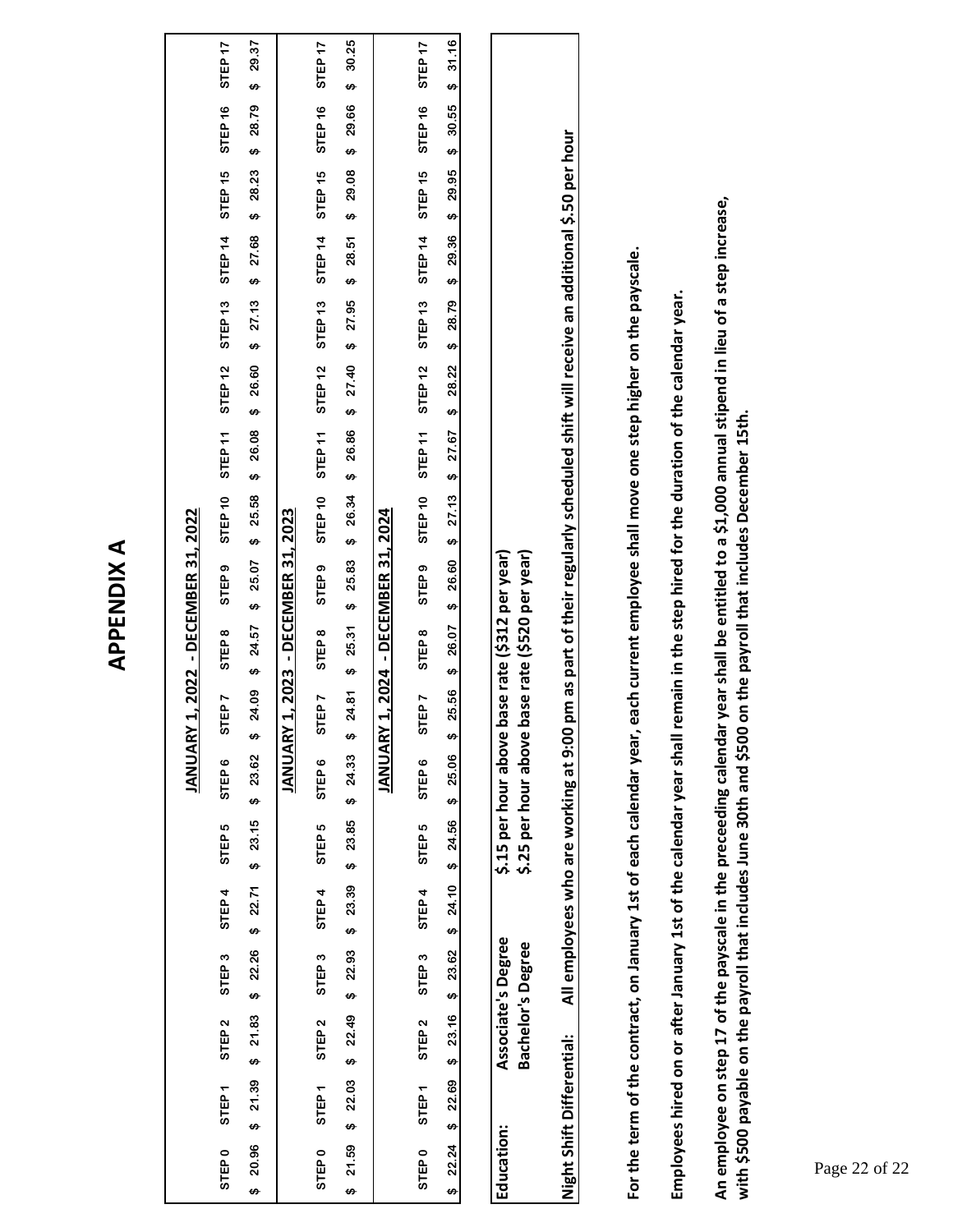# **INDEX**

| <b>ITEM</b>                                                                          | <b>PAGE NUMBER</b>                    |
|--------------------------------------------------------------------------------------|---------------------------------------|
| Annuity                                                                              | 15                                    |
| Arbitration                                                                          | 18                                    |
| <b>Association Activities</b>                                                        | 3                                     |
| <b>Association Membership</b>                                                        | $\mathbf{1}$                          |
| <b>Bulletin Boards</b>                                                               | 3                                     |
| Check Off                                                                            | $\mathbf{1}$                          |
| <b>Conflict of Interest</b>                                                          | 16                                    |
| <b>Compensatory Time</b>                                                             | 5                                     |
| Definitions                                                                          | $\overline{2}$                        |
| Dental Insurance                                                                     | 15                                    |
| Discipline                                                                           | 17                                    |
| Duration                                                                             | 21                                    |
| <b>Educational Incentive</b>                                                         | 16                                    |
| Employee                                                                             |                                       |
| Probationary<br>Regular                                                              | 2, 9<br>$\overline{2}$                |
| <b>Fair Share</b>                                                                    | $1 - 2$                               |
| Force In                                                                             | 7                                     |
| <b>Grievance Procedure</b>                                                           | 17-19                                 |
| <b>Health Insurance</b>                                                              | $13 - 15$                             |
| Hours of Work                                                                        | 5                                     |
| Labor Management Committee                                                           | 3                                     |
| Lay Off                                                                              | $\overline{4}$                        |
| Leaves                                                                               |                                       |
| Approval<br><b>Bereavement</b><br>Family<br>Holidays<br>Jury<br>Military<br>Personal | 12<br>11<br>11<br>8<br>11<br>12<br>11 |
| Scheduling<br>Sick<br>Thanksgiving and Christmas                                     | 9<br>$10 - 11$<br>8                   |